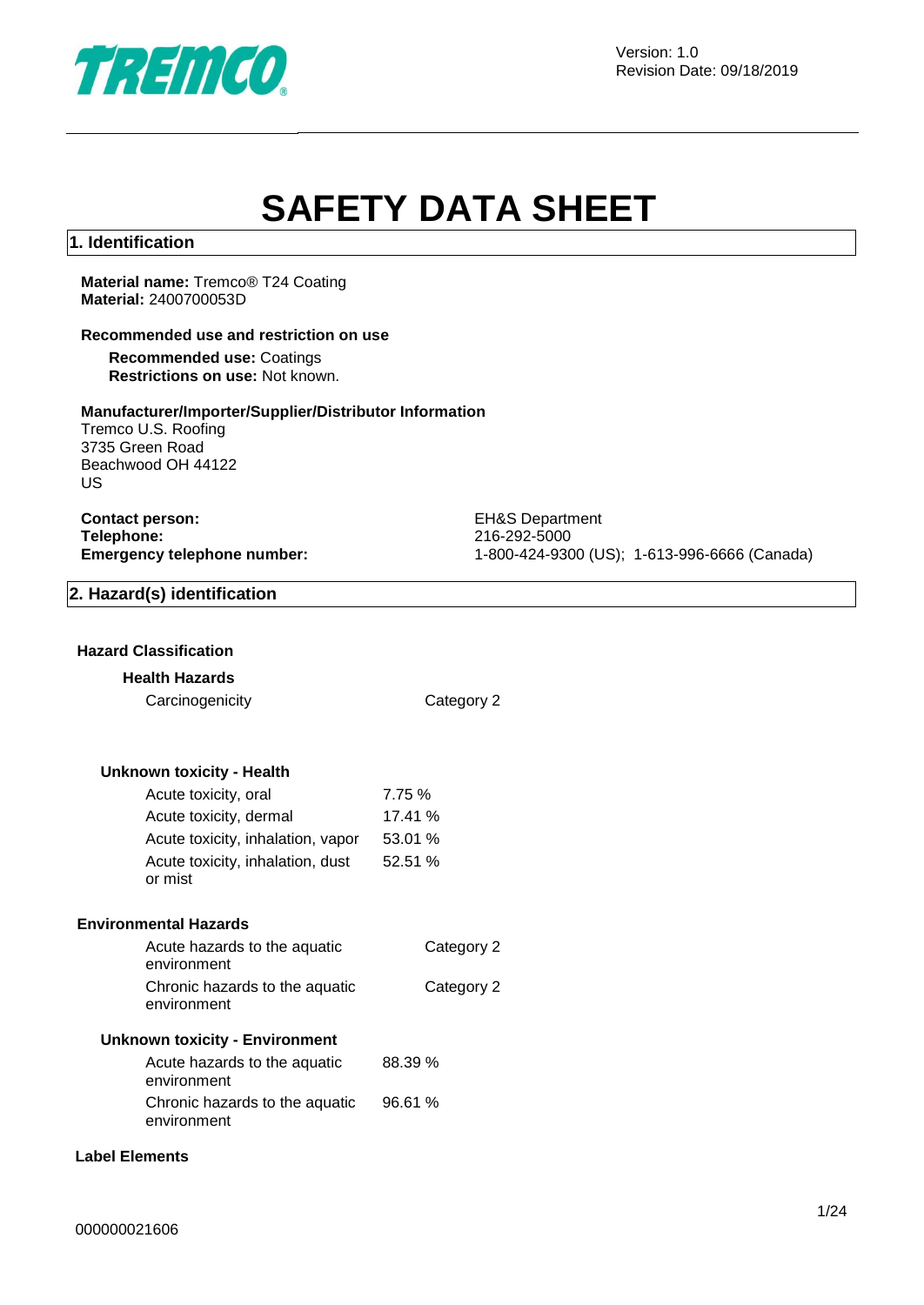

**Hazard Symbol:**

| <b>Signal Word:</b>                           | Warning                                                                                                                                                                                                  |
|-----------------------------------------------|----------------------------------------------------------------------------------------------------------------------------------------------------------------------------------------------------------|
| <b>Hazard Statement:</b>                      | Suspected of causing cancer.<br>Toxic to aquatic life with long lasting effects.                                                                                                                         |
| Precautionary<br><b>Statements</b>            |                                                                                                                                                                                                          |
| <b>Prevention:</b>                            | Obtain special instructions before use. Do not handle until all safety<br>precautions have been read and understood. Use personal protective<br>equipment as required. Avoid release to the environment. |
| <b>Response:</b>                              | IF exposed or concerned: Get medical advice/attention. Collect spillage.                                                                                                                                 |
| Storage:                                      | Store locked up.                                                                                                                                                                                         |
| Disposal:                                     | Dispose of contents/container to an appropriate treatment and disposal<br>facility in accordance with applicable laws and regulations, and product<br>characteristics at time of disposal.               |
| Hazard(s) not otherwise<br>classified (HNOC): | None.                                                                                                                                                                                                    |

## **3. Composition/information on ingredients**

#### **Mixtures**

| <b>Chemical Identity</b>                    | <b>CAS number</b> | Content in percent (%)*                                                                                                             |
|---------------------------------------------|-------------------|-------------------------------------------------------------------------------------------------------------------------------------|
| Titanium dioxide                            | 13463-67-7        | $5 - 10\%$                                                                                                                          |
| Zinc oxide                                  | 1314-13-2         | $2.5 - 5\%$                                                                                                                         |
| Isobutyric acid polymer                     | 25265-77-4        | $1 - 5\%$                                                                                                                           |
| Aluminum oxide                              | 1344-28-1         | $0.1 - 1\%$                                                                                                                         |
| Dipropylene glycol methyl<br>ether          | 34590-94-8        | $0.1 - 1\%$                                                                                                                         |
| Glycerine                                   | $56 - 81 - 5$     | $0.1 - 1\%$                                                                                                                         |
| n-(3,4-dichlorophenyl)-n,n-<br>dimethylurea | 330-54-1          | $0.1 - 0.25\%$                                                                                                                      |
| lodopropynyl butylcarbamate                 | 55406-53-6        | $0.01 - 0.1\%$<br>* All experimentary and representative indicated in an allocation area. One representatives and in representative |

All concentrations are percent by weight unless ingredient is a gas. Gas concentrations are in percent by volume.

### **4. First-aid measures**

## **Description of necessary first-aid measures**

**Inhalation:** Move to fresh air.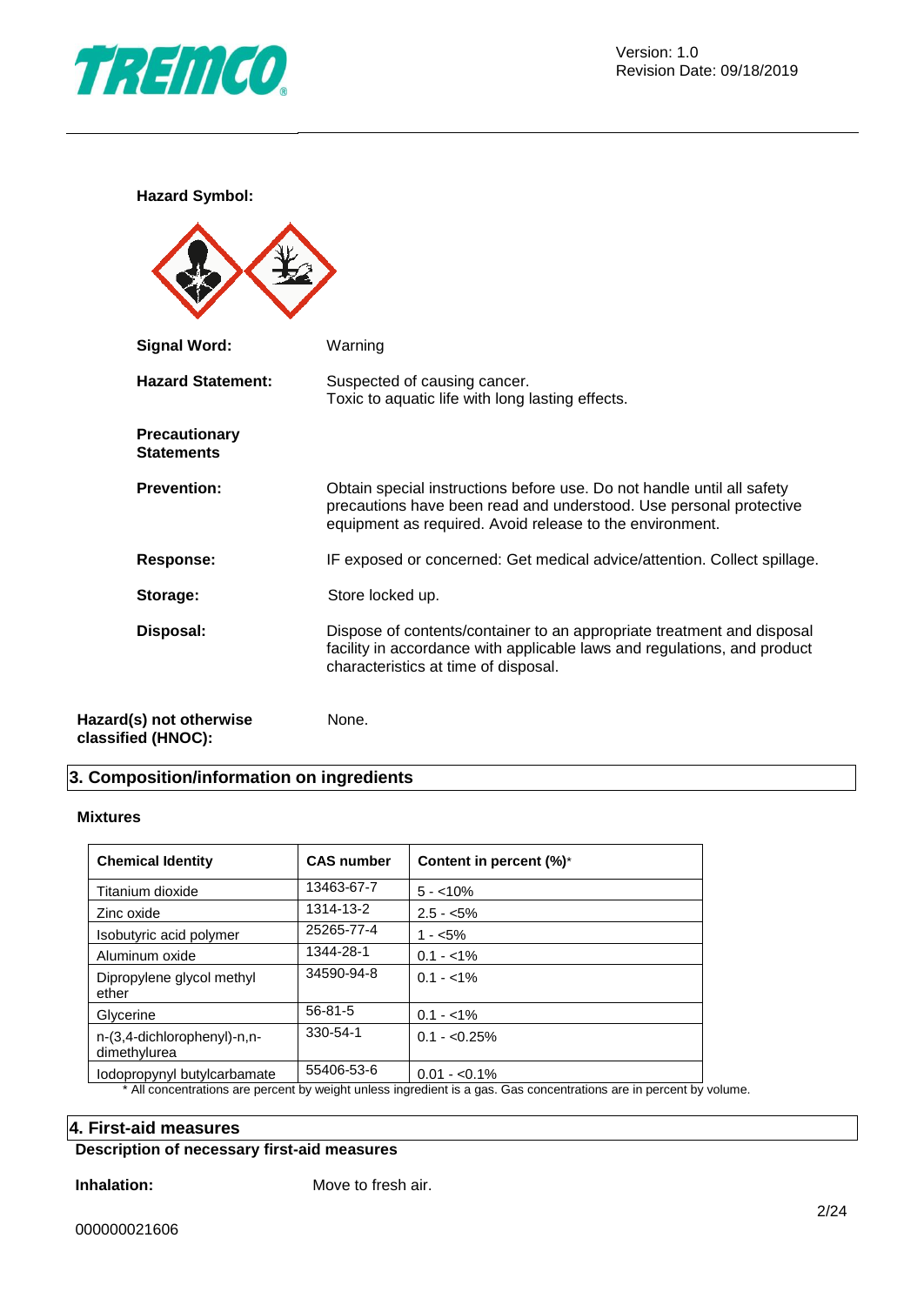

| <b>Skin Contact:</b>                                          | Remove contaminated clothing and wash the skin thoroughly with<br>soap and water after work.     |  |  |  |
|---------------------------------------------------------------|--------------------------------------------------------------------------------------------------|--|--|--|
| Eye contact:                                                  | Rinse immediately with plenty of water.                                                          |  |  |  |
| Ingestion:                                                    | Rinse mouth thoroughly.                                                                          |  |  |  |
| <b>Personal Protection for First-</b><br>aid Responders:      | Self-contained breathing apparatus and full protective clothing must<br>be worn in case of fire. |  |  |  |
| Most important symptoms/effects, acute and delayed            |                                                                                                  |  |  |  |
| <b>Symptoms:</b>                                              | May cause skin and eye irritation.                                                               |  |  |  |
| Hazards:                                                      | No data available.                                                                               |  |  |  |
|                                                               | Indication of immediate medical attention and special treatment needed                           |  |  |  |
| Treatment:                                                    | Symptoms may be delayed.                                                                         |  |  |  |
| 5. Fire-fighting measures                                     |                                                                                                  |  |  |  |
| <b>General Fire Hazards:</b>                                  | No unusual fire or explosion hazards noted.                                                      |  |  |  |
| Suitable (and unsuitable) extinguishing media                 |                                                                                                  |  |  |  |
| <b>Suitable extinguishing</b><br>media:                       | Use fire-extinguishing media appropriate for surrounding materials.                              |  |  |  |
| <b>Unsuitable extinguishing</b><br>media:                     | Do not use water jet as an extinguisher, as this will spread the fire.                           |  |  |  |
| Specific hazards arising from<br>the chemical:                | During fire, gases hazardous to health may be formed.                                            |  |  |  |
| Special protective equipment and precautions for firefighters |                                                                                                  |  |  |  |
| <b>Special fire fighting</b><br>procedures:                   | No data available.                                                                               |  |  |  |
| Special protective equipment<br>for fire-fighters:            | Self-contained breathing apparatus and full protective clothing must be<br>worn in case of fire. |  |  |  |
| 6. Accidental release measures                                |                                                                                                  |  |  |  |
|                                                               |                                                                                                  |  |  |  |

| <b>Personal precautions,</b><br>protective equipment and<br>emergency procedures: | No data available.                                                                                                           |
|-----------------------------------------------------------------------------------|------------------------------------------------------------------------------------------------------------------------------|
| Accidental release measures:                                                      | In the event of a spill or accidental release, notify relevant authorities in<br>accordance with all applicable regulations. |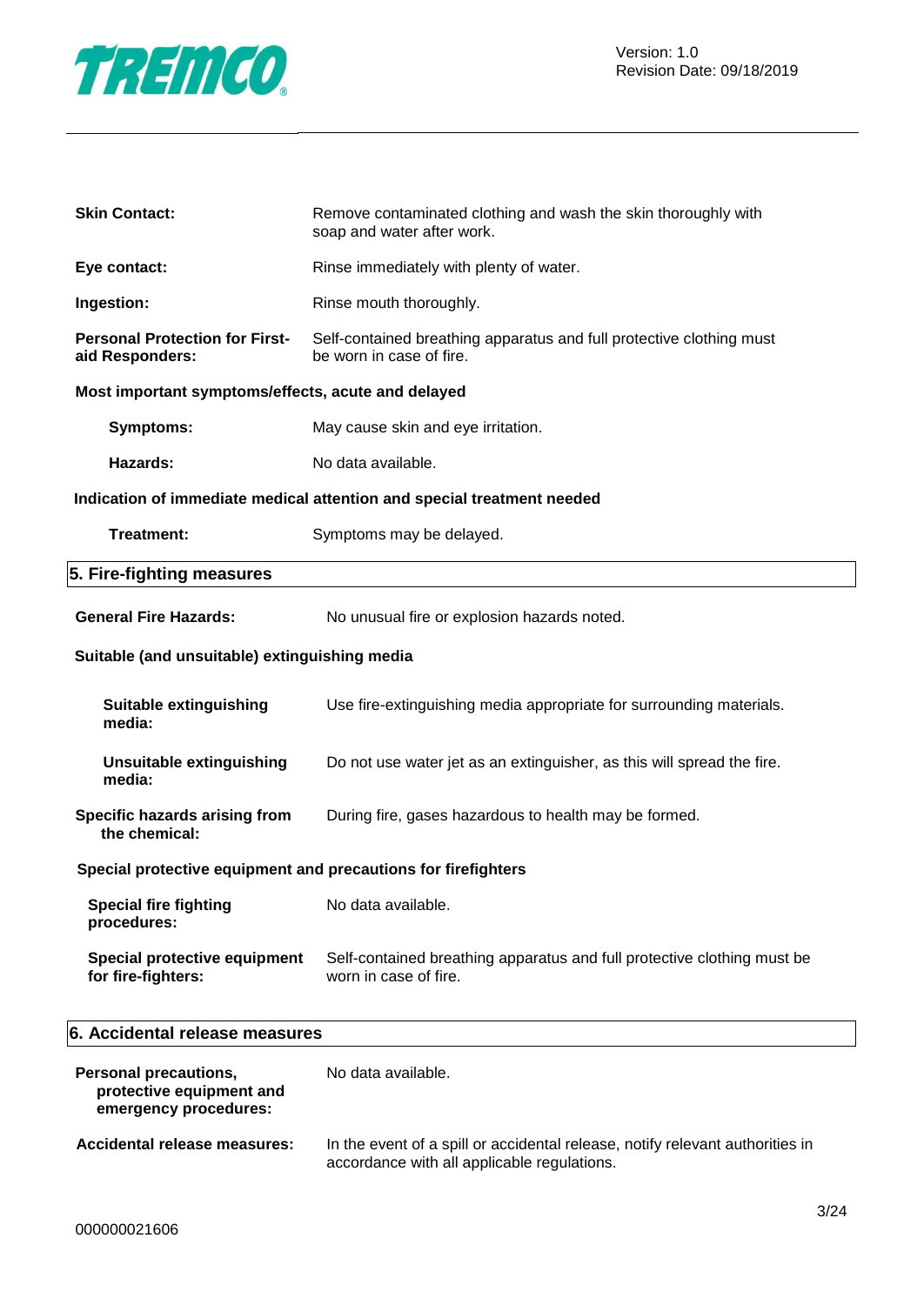

| <b>Methods and material for</b><br>containment and cleaning<br>up: | Dam and absorb spillages with sand, earth or other non-combustible<br>material. Collect spillage in containers, seal securely and deliver for<br>disposal according to local regulations. |
|--------------------------------------------------------------------|-------------------------------------------------------------------------------------------------------------------------------------------------------------------------------------------|
| <b>Environmental Precautions:</b>                                  | Avoid release to the environment. Prevent further leakage or spillage if safe<br>to do so.                                                                                                |
| 7. Handling and storage                                            |                                                                                                                                                                                           |

| Observe good industrial hygiene practices. Observe occupational exposure<br>limits and minimize the risk of inhalation of vapors and mist. Mechanical<br>ventilation or local exhaust ventilation may be required.                                                                                 |
|----------------------------------------------------------------------------------------------------------------------------------------------------------------------------------------------------------------------------------------------------------------------------------------------------|
| Do not handle until all safety precautions have been read and understood.<br>Obtain special instructions before use. Use personal protective equipment<br>as required. Provide adequate ventilation. Wear appropriate personal<br>protective equipment. Observe good industrial hygiene practices. |
| No data available.                                                                                                                                                                                                                                                                                 |
| Observe good industrial hygiene practices. Wash hands before breaks and<br>immediately after handling the product.                                                                                                                                                                                 |
|                                                                                                                                                                                                                                                                                                    |
| Store locked up.                                                                                                                                                                                                                                                                                   |
| No data available.                                                                                                                                                                                                                                                                                 |
|                                                                                                                                                                                                                                                                                                    |

## **8. Exposure controls/personal protection**

#### **Control Parameters**

#### **Occupational Exposure Limits**

| <b>Chemical Identity</b>                   | <b>Type</b> | <b>Exposure Limit Values</b>                            | <b>Source</b>                                                                                 |
|--------------------------------------------|-------------|---------------------------------------------------------|-----------------------------------------------------------------------------------------------|
| Titanium dioxide                           | <b>TWA</b>  | $10$ mg/m $3$                                           | US. ACGIH Threshold Limit Values, as<br>amended (2011)                                        |
| Titanium dioxide - Total dust.             | <b>PEL</b>  | $15 \text{ mg/m}$                                       | US. OSHA Table Z-1 Limits for Air<br>Contaminants (29 CFR 1910.1000), as<br>amended (02 2006) |
| Titanium dioxide - Respirable<br>fraction. | <b>TWA</b>  | 15 millions of<br>particles per<br>cubic foot of<br>air | US. OSHA Table Z-3 (29 CFR 1910.1000), as<br>amended (03 2016)                                |
| Titanium dioxide - Total dust.             | <b>TWA</b>  | $15 \text{ mg/m}$                                       | US. OSHA Table Z-3 (29 CFR 1910.1000), as<br>amended (03 2016)                                |
| Titanium dioxide - Respirable<br>fraction. | <b>TWA</b>  | $5 \text{ mg/m}$                                        | US. OSHA Table Z-3 (29 CFR 1910.1000), as<br>amended (03 2016)                                |
| Titanium dioxide - Total dust.             | <b>TWA</b>  | 50 millions of<br>particles per<br>cubic foot of<br>air | US. OSHA Table Z-3 (29 CFR 1910.1000), as<br>amended (03 2016)                                |
| Zinc oxide - Respirable<br>fraction.       | <b>TWA</b>  | $2$ mg/m $3$                                            | US. ACGIH Threshold Limit Values, as<br>amended (2011)                                        |
|                                            | <b>STEL</b> | $10 \text{ mg/m}$                                       | US. ACGIH Threshold Limit Values, as<br>amended (2011)                                        |
| Zinc oxide - Fume.                         | PEL         | $5 \text{ mg/m}$                                        | US. OSHA Table Z-1 Limits for Air<br>Contaminants (29 CFR 1910.1000), as                      |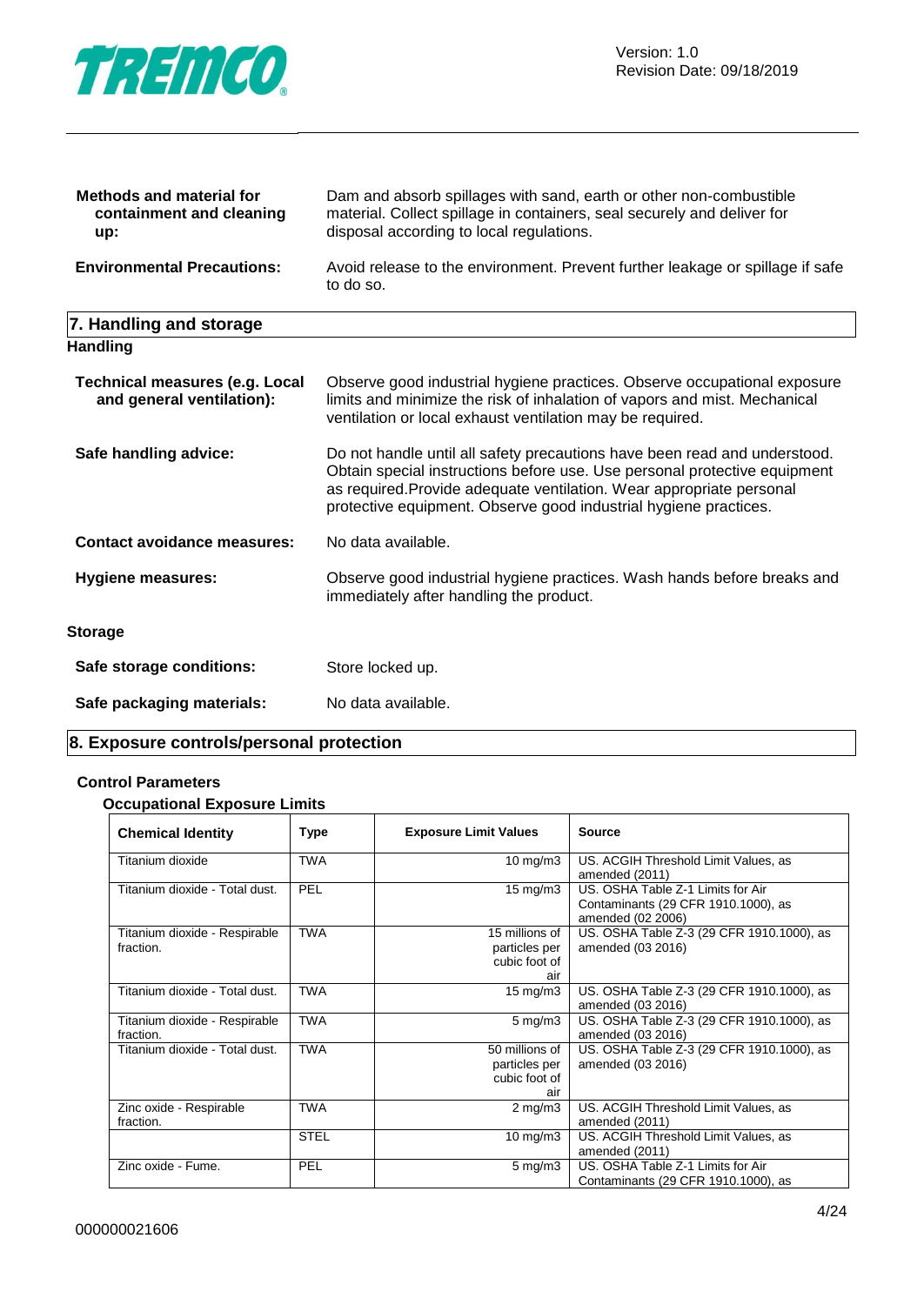

|                              |             |           |                               | amended (02 2006)                         |
|------------------------------|-------------|-----------|-------------------------------|-------------------------------------------|
| Zinc oxide - Total dust.     | PEL         |           | $15 \text{ mg/m}$             | US. OSHA Table Z-1 Limits for Air         |
|                              |             |           |                               | Contaminants (29 CFR 1910.1000), as       |
|                              |             |           |                               | amended (02 2006)                         |
| Zinc oxide - Respirable      | PEL         |           | $5$ mg/m $3$                  | US. OSHA Table Z-1 Limits for Air         |
| fraction.                    |             |           |                               | Contaminants (29 CFR 1910.1000), as       |
|                              |             |           |                               | amended (02 2006)                         |
| Aluminum oxide - Respirable  | <b>TWA</b>  |           | 1 $mg/m3$                     | US. ACGIH Threshold Limit Values, as      |
| fraction.                    |             |           |                               | amended (2011)                            |
|                              | PEL         |           | $5$ mg/m $3$                  | US. OSHA Table Z-1 Limits for Air         |
|                              |             |           |                               | Contaminants (29 CFR 1910.1000), as       |
|                              |             |           |                               | amended (02 2006)                         |
| Aluminum oxide - Total dust. | PEL         |           | $15 \text{ mg/m}$             | US. OSHA Table Z-1 Limits for Air         |
|                              |             |           |                               | Contaminants (29 CFR 1910.1000), as       |
|                              |             |           |                               | amended (02 2006)                         |
|                              | <b>TWA</b>  |           | 50 millions of                | US. OSHA Table Z-3 (29 CFR 1910.1000), as |
|                              |             |           | particles per                 | amended (03 2016)                         |
|                              |             |           | cubic foot of                 |                                           |
|                              |             |           | air                           |                                           |
| Aluminum oxide - Respirable  | <b>TWA</b>  |           | 15 millions of                | US. OSHA Table Z-3 (29 CFR 1910.1000), as |
| fraction.                    |             |           | particles per                 | amended (03 2016)                         |
|                              |             |           | cubic foot of                 |                                           |
|                              |             |           | air                           |                                           |
|                              | <b>TWA</b>  |           | $\frac{1}{5}$ mg/m3           | US. OSHA Table Z-3 (29 CFR 1910.1000), as |
|                              |             |           |                               | amended (03 2016)                         |
| Aluminum oxide - Total dust. | <b>TWA</b>  |           | 15 mg/m3                      | US. OSHA Table Z-3 (29 CFR 1910.1000), as |
|                              |             |           |                               | amended (03 2016)                         |
| Dipropylene glycol methyl    | <b>TWA</b>  | $100$ ppm |                               | US. ACGIH Threshold Limit Values, as      |
| ether                        |             |           |                               | amended (2011)                            |
|                              | <b>STEL</b> | 150 ppm   |                               | US. ACGIH Threshold Limit Values, as      |
|                              |             |           |                               | amended (2011)                            |
|                              | PEL         | $100$ ppm | $600$ mg/m3                   | US. OSHA Table Z-1 Limits for Air         |
|                              |             |           |                               | Contaminants (29 CFR 1910.1000), as       |
|                              |             |           |                               | amended (02 2006)                         |
| Glycerine - Total dust.      | PEL         |           | 15 mg/m3                      | US. OSHA Table Z-1 Limits for Air         |
|                              |             |           |                               | Contaminants (29 CFR 1910.1000), as       |
|                              |             |           |                               | amended (02 2006)                         |
| Glycerine - Respirable       | PEL         |           | $\overline{5 \text{ mg}}$ /m3 | US. OSHA Table Z-1 Limits for Air         |
| fraction.                    |             |           |                               | Contaminants (29 CFR 1910.1000), as       |
|                              |             |           |                               | amended (02 2006)                         |
| n-(3,4-dichlorophenyl)-n,n-  | <b>TWA</b>  |           | $10$ mg/m $3$                 | US. ACGIH Threshold Limit Values, as      |
| dimethylurea                 |             |           |                               | amended (2011)                            |

| <b>Chemical name</b>                       | Type        | <b>Exposure Limit Values</b> | <b>Source</b>                                                                                                                                                          |
|--------------------------------------------|-------------|------------------------------|------------------------------------------------------------------------------------------------------------------------------------------------------------------------|
| Titanium dioxide - Total dust.             | <b>TWA</b>  | $10 \text{ mg/m}$            | Canada. British Columbia OELs. (Occupational<br>Exposure Limits for Chemical Substances,<br>Occupational Health and Safety Regulation<br>296/97, as amended) (07 2007) |
| Titanium dioxide - Respirable<br>fraction. | <b>TWA</b>  | $3$ mg/m $3$                 | Canada. British Columbia OELs. (Occupational<br>Exposure Limits for Chemical Substances,<br>Occupational Health and Safety Regulation<br>296/97, as amended) (07 2007) |
| Titanium dioxide                           | <b>TWA</b>  | $10 \text{ mg/m}$            | Canada. Ontario OELs. (Control of Exposure to<br>Biological or Chemical Agents), as amended<br>(112010)                                                                |
| Titanium dioxide - Total dust.             | <b>TWA</b>  | $10 \text{ mg/m}$            | Canada. Quebec OELs. (Ministry of Labor -<br>Regulation Respecting the Quality of the Work<br>Environment), as amended (09 2017)                                       |
| Zinc oxide - Respirable.                   | TWA         | $2 \text{ mg/m}$             | Canada. British Columbia OELs. (Occupational<br>Exposure Limits for Chemical Substances,<br>Occupational Health and Safety Regulation<br>296/97, as amended) (07 2007) |
|                                            | <b>STEL</b> | $10 \text{ mg/m}$            | Canada. British Columbia OELs. (Occupational<br>Exposure Limits for Chemical Substances,<br>Occupational Health and Safety Regulation<br>296/97, as amended) (07 2007) |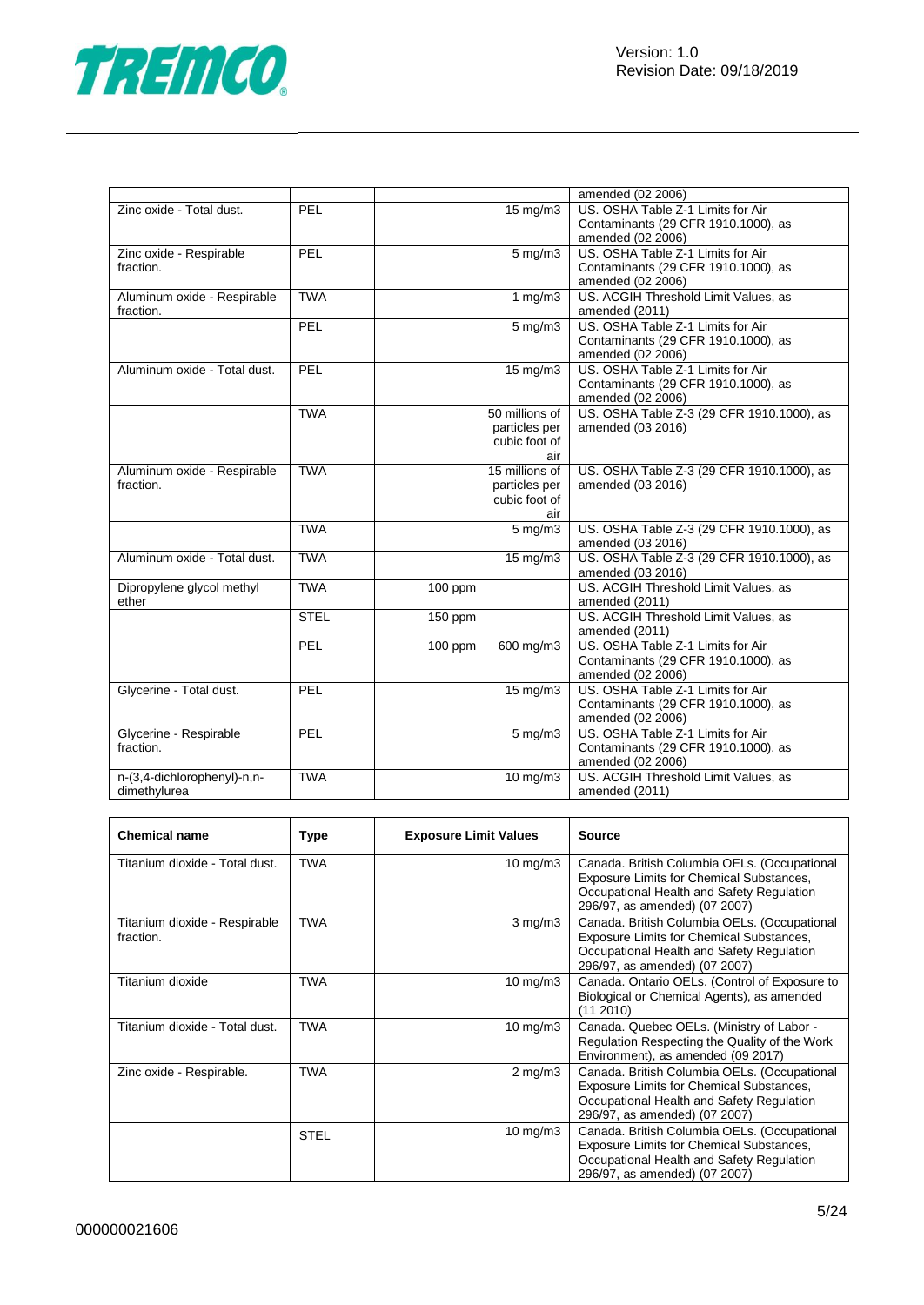

| Zinc oxide - Respirable<br>fraction. | TWA         | $2 \text{ mg/m}$  | Canada. Ontario OELs. (Control of Exposure to<br>Biological or Chemical Agents), as amended<br>(11 2010)                         |
|--------------------------------------|-------------|-------------------|----------------------------------------------------------------------------------------------------------------------------------|
|                                      | <b>STEL</b> | $10 \text{ mg/m}$ | Canada. Ontario OELs. (Control of Exposure to<br>Biological or Chemical Agents), as amended<br>(11 2010)                         |
| Zinc oxide - Fume.                   | <b>TWA</b>  | $5 \text{ mg/m}$  | Canada. Quebec OELs. (Ministry of Labor -<br>Regulation Respecting the Quality of the Work<br>Environment), as amended (09 2017) |
|                                      | <b>STEL</b> | $10 \text{ mg/m}$ | Canada. Quebec OELs. (Ministry of Labor -<br>Regulation Respecting the Quality of the Work<br>Environment), as amended (09 2017) |
| Zinc oxide - Total dust.             | TWA         | 10 mg/m $3$       | Canada. Quebec OELs. (Ministry of Labor -<br>Regulation Respecting the Quality of the Work<br>Environment), as amended (09 2017) |

| <b>Chemical name</b>                       | <b>Type</b> | <b>Exposure Limit Values</b>                                                                                                                                                           | <b>Source</b>                                                                                                                                                          |
|--------------------------------------------|-------------|----------------------------------------------------------------------------------------------------------------------------------------------------------------------------------------|------------------------------------------------------------------------------------------------------------------------------------------------------------------------|
| Titanium dioxide - Total dust.             | <b>TWA</b>  | $10$ mg/m $3$                                                                                                                                                                          | Canada. British Columbia OELs. (Occupational<br>Exposure Limits for Chemical Substances,<br>Occupational Health and Safety Regulation<br>296/97, as amended) (07 2007) |
| Titanium dioxide - Respirable<br>fraction. | <b>TWA</b>  | Canada. British Columbia OELs. (Occupational<br>$3$ mg/m $3$<br>Exposure Limits for Chemical Substances,<br>Occupational Health and Safety Regulation<br>296/97, as amended) (07 2007) |                                                                                                                                                                        |
| Titanium dioxide                           | <b>TWA</b>  | 10 mg/m3                                                                                                                                                                               | Canada. Ontario OELs. (Control of Exposure to<br>Biological or Chemical Agents), as amended<br>(11 2010)                                                               |
| Titanium dioxide - Total dust.             | <b>TWA</b>  | $10$ mg/m $3$                                                                                                                                                                          | Canada. Quebec OELs. (Ministry of Labor -<br>Regulation Respecting the Quality of the Work<br>Environment), as amended (09 2017)                                       |
| Zinc oxide - Respirable.                   | <b>TWA</b>  | $2$ mg/m $3$                                                                                                                                                                           | Canada. British Columbia OELs. (Occupational<br>Exposure Limits for Chemical Substances,<br>Occupational Health and Safety Regulation<br>296/97, as amended) (07 2007) |
|                                            | <b>STEL</b> | $10 \text{ mg/m}$ 3                                                                                                                                                                    | Canada. British Columbia OELs. (Occupational<br>Exposure Limits for Chemical Substances,<br>Occupational Health and Safety Regulation<br>296/97, as amended) (07 2007) |
| Zinc oxide - Respirable<br>fraction.       | <b>TWA</b>  | $2$ mg/m $3$                                                                                                                                                                           | Canada. Ontario OELs. (Control of Exposure to<br>Biological or Chemical Agents), as amended<br>(11 2010)                                                               |
|                                            | <b>STEL</b> | $10$ mg/m $3$                                                                                                                                                                          | Canada. Ontario OELs. (Control of Exposure to<br>Biological or Chemical Agents), as amended<br>(11 2010)                                                               |
| Zinc oxide - Fume.                         | <b>TWA</b>  | $5$ mg/m $3$                                                                                                                                                                           | Canada. Quebec OELs. (Ministry of Labor -<br>Regulation Respecting the Quality of the Work<br>Environment), as amended (09 2017)                                       |
|                                            | <b>STEL</b> | 10 mg/m3                                                                                                                                                                               | Canada. Quebec OELs. (Ministry of Labor -<br>Regulation Respecting the Quality of the Work<br>Environment), as amended (09 2017)                                       |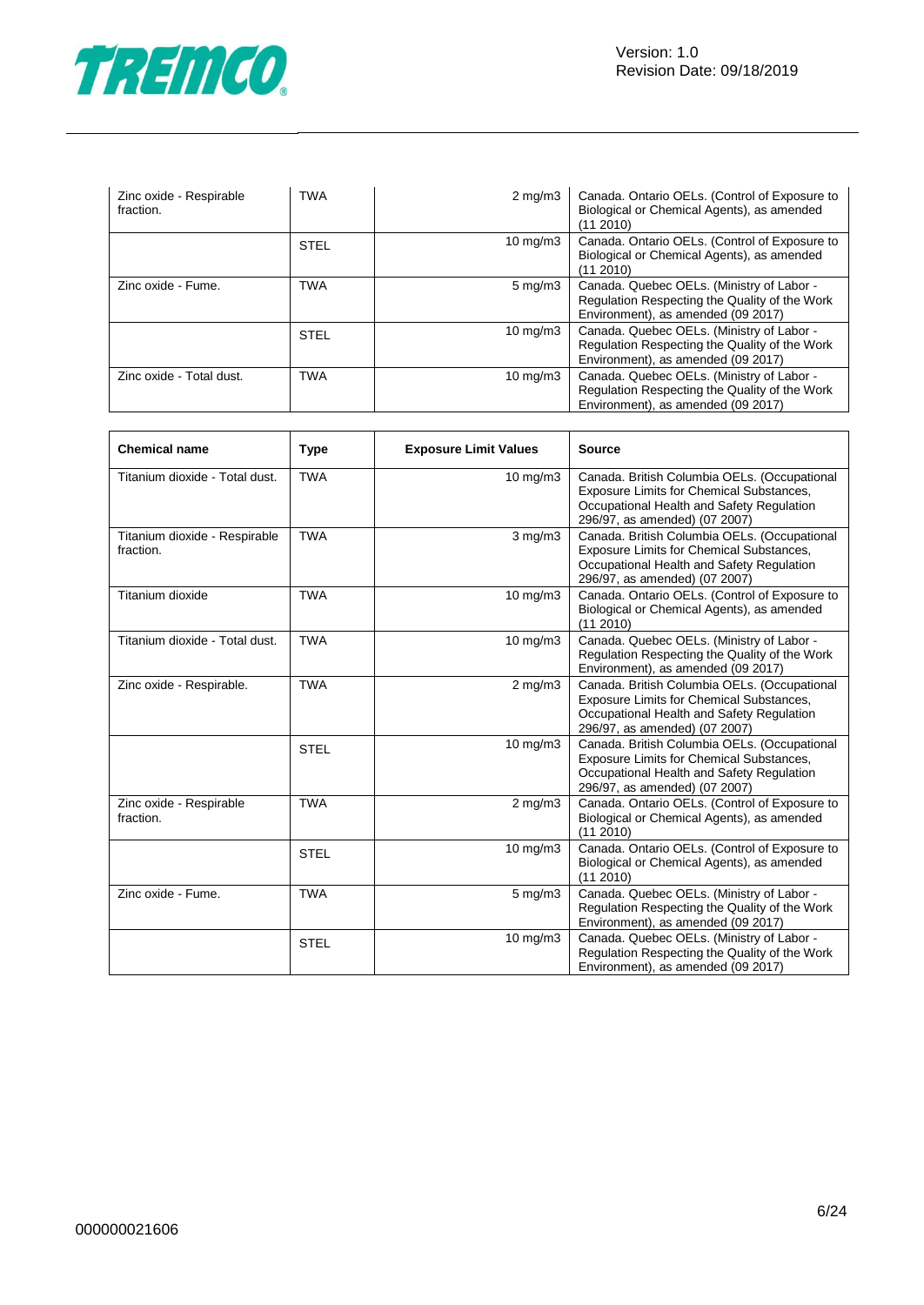



| Zinc oxide - Total dust.                 | <b>TWA</b>  |         | 10 mg/m3     | Canada. Quebec OELs. (Ministry of Labor -<br>Regulation Respecting the Quality of the Work<br>Environment), as amended (09 2017)                                       |
|------------------------------------------|-------------|---------|--------------|------------------------------------------------------------------------------------------------------------------------------------------------------------------------|
| Aluminum oxide - Respirable.             | <b>TWA</b>  |         | 1 $mg/m3$    | Canada. British Columbia OELs. (Occupational<br>Exposure Limits for Chemical Substances,<br>Occupational Health and Safety Regulation<br>296/97, as amended) (07 2007) |
| Aluminum oxide - Total dust.             | <b>TWA</b>  |         | 10 mg/m3     | Canada. British Columbia OELs. (Occupational<br>Exposure Limits for Chemical Substances,<br>Occupational Health and Safety Regulation<br>296/97, as amended) (05 2013) |
| Aluminum oxide - Respirable<br>fraction. | <b>TWA</b>  |         | $3$ mg/m $3$ | Canada. British Columbia OELs. (Occupational<br>Exposure Limits for Chemical Substances,<br>Occupational Health and Safety Regulation<br>296/97, as amended) (05 2013) |
| Aluminum oxide - Respirable<br>fraction. | <b>TWA</b>  |         | 1 $mg/m3$    | Canada. Ontario OELs. (Control of Exposure to<br>Biological or Chemical Agents), as amended<br>(11 2010)                                                               |
| Aluminum oxide - Inhalable<br>fraction.  | <b>TWA</b>  |         | 10 mg/m3     | Canada. Ontario OELs. (Control of Exposure to<br>Biological or Chemical Agents), as amended<br>(06 2015)                                                               |
| Aluminum oxide - Respirable<br>fraction. | <b>TWA</b>  |         | $3$ mg/m $3$ | Canada. Ontario OELs. (Control of Exposure to<br>Biological or Chemical Agents), as amended<br>(062015)                                                                |
| Aluminum oxide - Total dust.<br>- as Al  | <b>TWA</b>  |         | 10 mg/m3     | Canada. Quebec OELs. (Ministry of Labor -<br>Regulation Respecting the Quality of the Work<br>Environment), as amended (09 2017)                                       |
| Dipropylene glycol methyl<br>ether       | <b>TWA</b>  | 100 ppm |              | Canada. British Columbia OELs. (Occupational<br>Exposure Limits for Chemical Substances,<br>Occupational Health and Safety Regulation<br>296/97, as amended) (07 2007) |
|                                          | <b>STEL</b> | 150 ppm |              | Canada. British Columbia OELs. (Occupational<br>Exposure Limits for Chemical Substances,<br>Occupational Health and Safety Regulation<br>296/97, as amended) (07 2007) |
| Dipropylene glycol methyl<br>ether       | <b>TWA</b>  | 100 ppm |              | Canada. Ontario OELs. (Control of Exposure to<br>Biological or Chemical Agents), as amended<br>(11 2010)                                                               |
|                                          | <b>STEL</b> | 150 ppm |              | Canada. Ontario OELs. (Control of Exposure to<br>Biological or Chemical Agents), as amended<br>$(11\ 2010)$                                                            |
| Dipropylene glycol methyl<br>ether       | STEL        | 150 ppm | 909 mg/m3    | Canada. Quebec OELs. (Ministry of Labor -<br>Regulation Respecting the Quality of the Work<br>Environment), as amended (09 2017)                                       |
|                                          | <b>TWA</b>  | 100 ppm | 606 mg/m3    | Canada. Quebec OELs. (Ministry of Labor -<br>Regulation Respecting the Quality of the Work<br>Environment), as amended (09 2017)                                       |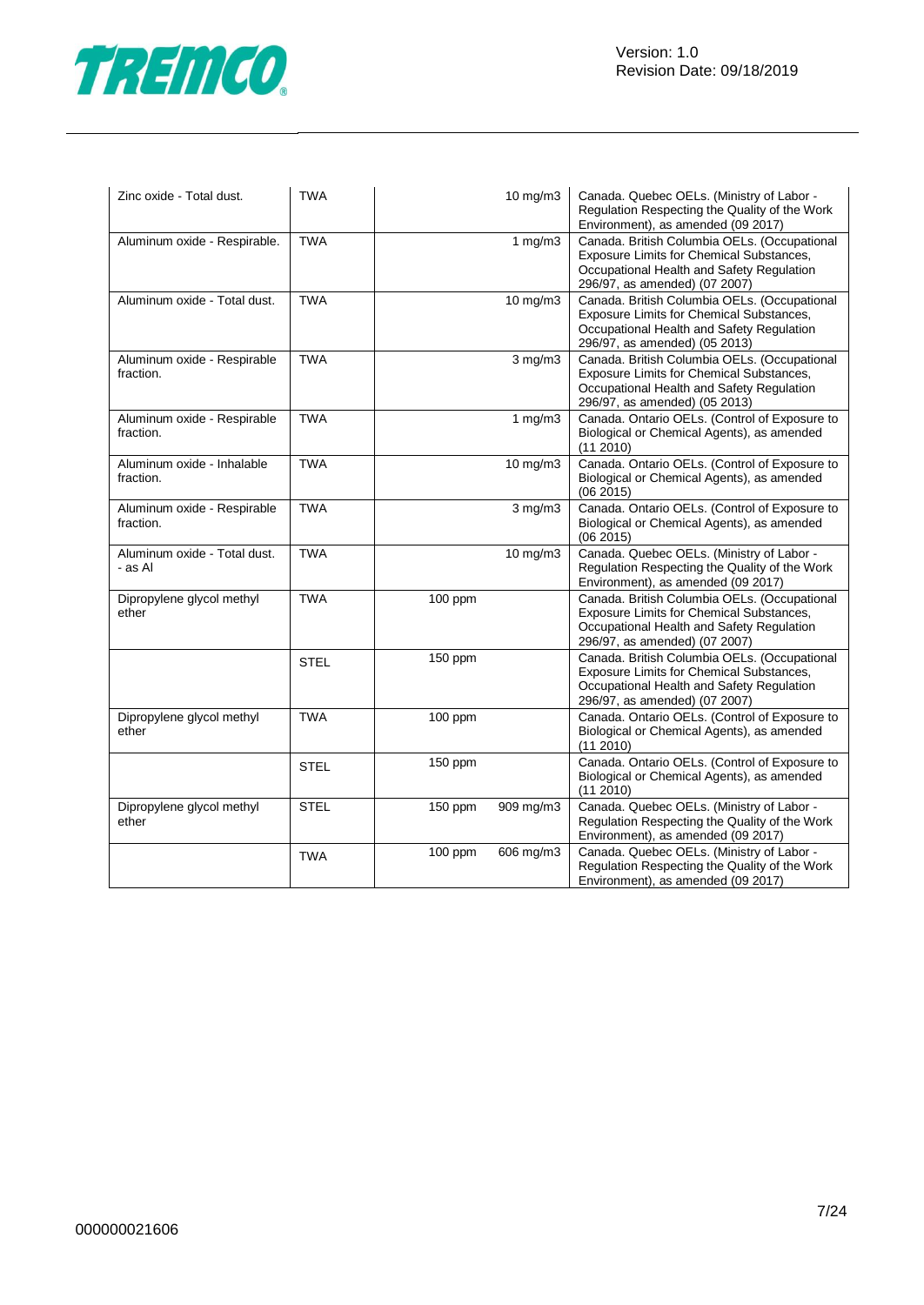

| Glycerine - Mist.                           | <b>TWA</b>  | 10 mg/m3             | Canada. British Columbia OELs. (Occupational<br>Exposure Limits for Chemical Substances,<br>Occupational Health and Safety Regulation<br>296/97, as amended) (07 2007) |
|---------------------------------------------|-------------|----------------------|------------------------------------------------------------------------------------------------------------------------------------------------------------------------|
| Glycerine - Respirable mist.                | <b>TWA</b>  | $3$ mg/m $3$         | Canada. British Columbia OELs. (Occupational<br>Exposure Limits for Chemical Substances,<br>Occupational Health and Safety Regulation<br>296/97, as amended) (07 2007) |
| Glycerine - Mist.                           | <b>TWA</b>  | 10 mg/m3             | Canada. Quebec OELs. (Ministry of Labor -<br>Regulation Respecting the Quality of the Work<br>Environment), as amended (09 2017)                                       |
| n-(3,4-dichlorophenyl)-n,n-<br>dimethylurea | <b>TWA</b>  | 10 mg/m3             | Canada. British Columbia OELs. (Occupational<br>Exposure Limits for Chemical Substances,<br>Occupational Health and Safety Regulation<br>296/97, as amended) (07 2007) |
| n-(3,4-dichlorophenyl)-n,n-<br>dimethylurea | <b>TWA</b>  | 10 mg/m3             | Canada. Ontario OELs. (Control of Exposure to<br>Biological or Chemical Agents), as amended<br>(11 2010)                                                               |
| n-(3,4-dichlorophenyl)-n,n-<br>dimethylurea | <b>TWA</b>  | 10 mg/m3             | Canada. Quebec OELs. (Ministry of Labor -<br>Regulation Respecting the Quality of the Work<br>Environment), as amended (12 2008)                                       |
| Zirconium dioxide - as Zr                   | <b>STEL</b> | 10 mg/m3             | Canada. British Columbia OELs. (Occupational<br>Exposure Limits for Chemical Substances,<br>Occupational Health and Safety Regulation<br>296/97, as amended) (07 2007) |
|                                             | <b>TWA</b>  | $5$ mg/m $3$         | Canada. British Columbia OELs. (Occupational<br>Exposure Limits for Chemical Substances,<br>Occupational Health and Safety Regulation<br>296/97, as amended) (07 2007) |
| Zirconium dioxide - as Zr                   | <b>TWA</b>  | $5 \text{ mg/m}$     | Canada. Ontario OELs. (Control of Exposure to<br>Biological or Chemical Agents), as amended<br>(112010)                                                                |
|                                             | <b>STEL</b> | 10 mg/m3             | Canada. Ontario OELs. (Control of Exposure to<br>Biological or Chemical Agents), as amended<br>(11 2010)                                                               |
| Zirconium dioxide - as Zr                   | <b>TWA</b>  | $5$ mg/m $3$         | Canada. Quebec OELs. (Ministry of Labor -<br>Regulation Respecting the Quality of the Work<br>Environment), as amended (09 2017)                                       |
|                                             | STEL        | 10 mg/m3             | Canada. Quebec OELs. (Ministry of Labor -<br>Regulation Respecting the Quality of the Work<br>Environment), as amended (09 2017)                                       |
| Amorphous silica - Total                    | <b>TWA</b>  | $4$ mg/m $3$         | Canada. British Columbia OELs. (Occupational<br>Exposure Limits for Chemical Substances,<br>Occupational Health and Safety Regulation<br>296/97, as amended) (07 2007) |
| Amorphous silica -<br>Respirable.           | <b>TWA</b>  | $1.5 \text{ mg/m}$ 3 | Canada. British Columbia OELs. (Occupational<br>Exposure Limits for Chemical Substances,<br>Occupational Health and Safety Regulation<br>296/97, as amended) (07 2007) |
| Amorphous silica -<br>Respirable dust.      | <b>TWA</b>  | $6$ mg/m $3$         | Canada. Quebec OELs. (Ministry of Labor -<br>Regulation Respecting the Quality of the Work<br>Environment), as amended (09 2017)                                       |
| Kaolin Clay - Respirable.                   | <b>TWA</b>  | $2$ mg/m $3$         | Canada. British Columbia OELs. (Occupational<br>Exposure Limits for Chemical Substances,<br>Occupational Health and Safety Regulation<br>296/97, as amended) (07 2007) |
| Kaolin Clay - Respirable dust.              | <b>TWA</b>  | $5$ mg/m $3$         | Canada. Quebec OELs. (Ministry of Labor -<br>Regulation Respecting the Quality of the Work<br>Environment), as amended (09 2017)                                       |
| Kaolin Clay - Respirable<br>fraction.       | <b>TWA</b>  | $2$ mg/m $3$         | Canada. Ontario OELs. (Control of Exposure to<br>Biological or Chemical Agents), as amended<br>(08 2017)                                                               |
| Methyl methacrylate                         | <b>TWA</b>  | 50 ppm               | Canada. British Columbia OELs. (Occupational<br>Exposure Limits for Chemical Substances,<br>Occupational Health and Safety Regulation<br>296/97, as amended) (07 2007) |
|                                             | <b>STEL</b> | 100 ppm              | Canada. British Columbia OELs. (Occupational<br>Exposure Limits for Chemical Substances,                                                                               |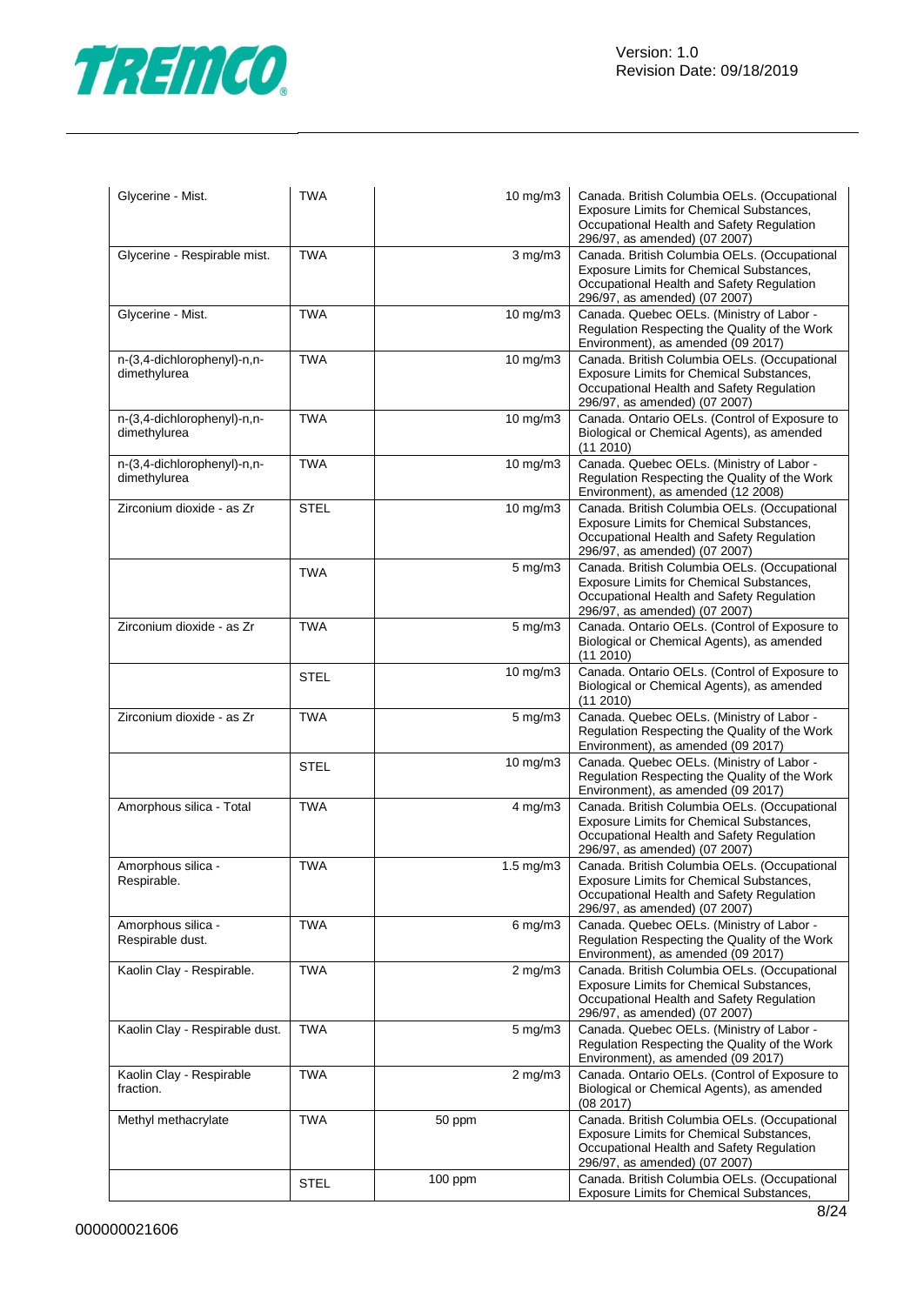

|                                                     |                |           |                      | Occupational Health and Safety Regulation<br>296/97, as amended) (07 2007)                                                                                             |
|-----------------------------------------------------|----------------|-----------|----------------------|------------------------------------------------------------------------------------------------------------------------------------------------------------------------|
| Methyl methacrylate                                 | <b>TWA</b>     | 50 ppm    |                      | Canada. Ontario OELs. (Control of Exposure to<br>Biological or Chemical Agents), as amended<br>(11 2010)                                                               |
|                                                     | <b>STEL</b>    | 100 ppm   |                      | Canada. Ontario OELs. (Control of Exposure to<br>Biological or Chemical Agents), as amended<br>(11 2010)                                                               |
| Methyl methacrylate                                 | <b>TWA</b>     | 50 ppm    | 205 mg/m3            | Canada. Quebec OELs. (Ministry of Labor -<br>Regulation Respecting the Quality of the Work<br>Environment), as amended (09 2017)                                       |
| Formaldehyde                                        | <b>TWA</b>     | $0.3$ ppm |                      | Canada. British Columbia OELs. (Occupational<br>Exposure Limits for Chemical Substances,<br>Occupational Health and Safety Regulation<br>296/97, as amended) (07 2007) |
|                                                     | <b>CEILING</b> | 1 ppm     |                      | Canada. British Columbia OELs. (Occupational<br>Exposure Limits for Chemical Substances,<br>Occupational Health and Safety Regulation<br>296/97, as amended) (07 2007) |
| Formaldehyde                                        | STEL           | 1 ppm     |                      | Canada. Ontario OELs. (Control of Exposure to<br>Biological or Chemical Agents), as amended<br>(112010)                                                                |
|                                                     | <b>CEV</b>     | $1.5$ ppm |                      | Canada. Ontario OELs. (Control of Exposure to<br>Biological or Chemical Agents), as amended<br>(11 2010)                                                               |
| Formaldehyde                                        | <b>CEILING</b> | 2 ppm     | $3$ mg/m $3$         | Canada. Quebec OELs. (Ministry of Labor -<br>Regulation Respecting the Quality of the Work<br>Environment), as amended (09 2017)                                       |
| Sodium hydroxide                                    | <b>CEILING</b> |           | $2$ mg/m $3$         | Canada. British Columbia OELs. (Occupational<br>Exposure Limits for Chemical Substances,<br>Occupational Health and Safety Regulation<br>296/97, as amended) (07 2007) |
| Sodium hydroxide                                    | <b>CEV</b>     |           | $2$ mg/m $3$         | Canada. Ontario OELs. (Control of Exposure to<br>Biological or Chemical Agents), as amended<br>(11 2010)                                                               |
| Sodium hydroxide                                    | <b>CEILING</b> |           | $2$ mg/m $3$         | Canada. Quebec OELs. (Ministry of Labor -<br>Regulation Respecting the Quality of the Work<br>Environment), as amended (09 2017)                                       |
| Amorphous Precipitated<br>Silica - Total            | <b>TWA</b>     |           | 4 mg/m3              | Canada. British Columbia OELs. (Occupational<br>Exposure Limits for Chemical Substances,<br>Occupational Health and Safety Regulation<br>296/97, as amended) (07 2007) |
| Amorphous Precipitated<br>Silica - Respirable.      | <b>TWA</b>     |           | $1.5$ mg/m $3$       | Canada. British Columbia OELs. (Occupational<br>Exposure Limits for Chemical Substances,<br>Occupational Health and Safety Regulation<br>296/97, as amended) (07 2007) |
| Amorphous Precipitated<br>Silica - Respirable dust. | <b>TWA</b>     |           | 6 mg/m3              | Canada. Quebec OELs. (Ministry of Labor -<br>Regulation Respecting the Quality of the Work<br>Environment), as amended (09 2017)                                       |
| Acrylonitrile                                       | <b>TWA</b>     | 2 ppm     |                      | Canada. British Columbia OELs. (Occupational<br>Exposure Limits for Chemical Substances,<br>Occupational Health and Safety Regulation<br>296/97, as amended) (07 2007) |
| Acrylonitrile                                       | <b>CEV</b>     | 10 ppm    |                      | Canada. Ontario OELs. (Control of Exposure to<br>Biological or Chemical Agents), as amended<br>(06 2015)                                                               |
|                                                     | <b>TWA</b>     | 2 ppm     |                      | Canada. Ontario OELs. (Control of Exposure to<br>Biological or Chemical Agents), as amended<br>(062015)                                                                |
| Acrylonitrile                                       | <b>TWA</b>     | 2 ppm     | $4.3 \text{ mg/m}$ 3 | Canada. Quebec OELs. (Ministry of Labor -<br>Regulation Respecting the Quality of the Work<br>Environment), as amended (12 2008)                                       |
| Ammonium hydroxide                                  | <b>STEL</b>    | 35 ppm    |                      | Canada. British Columbia OELs. (Occupational<br>Exposure Limits for Chemical Substances,<br>Occupational Health and Safety Regulation<br>296/97, as amended) (07 2007) |
|                                                     | <b>TWA</b>     | 25 ppm    |                      | Canada. British Columbia OELs. (Occupational                                                                                                                           |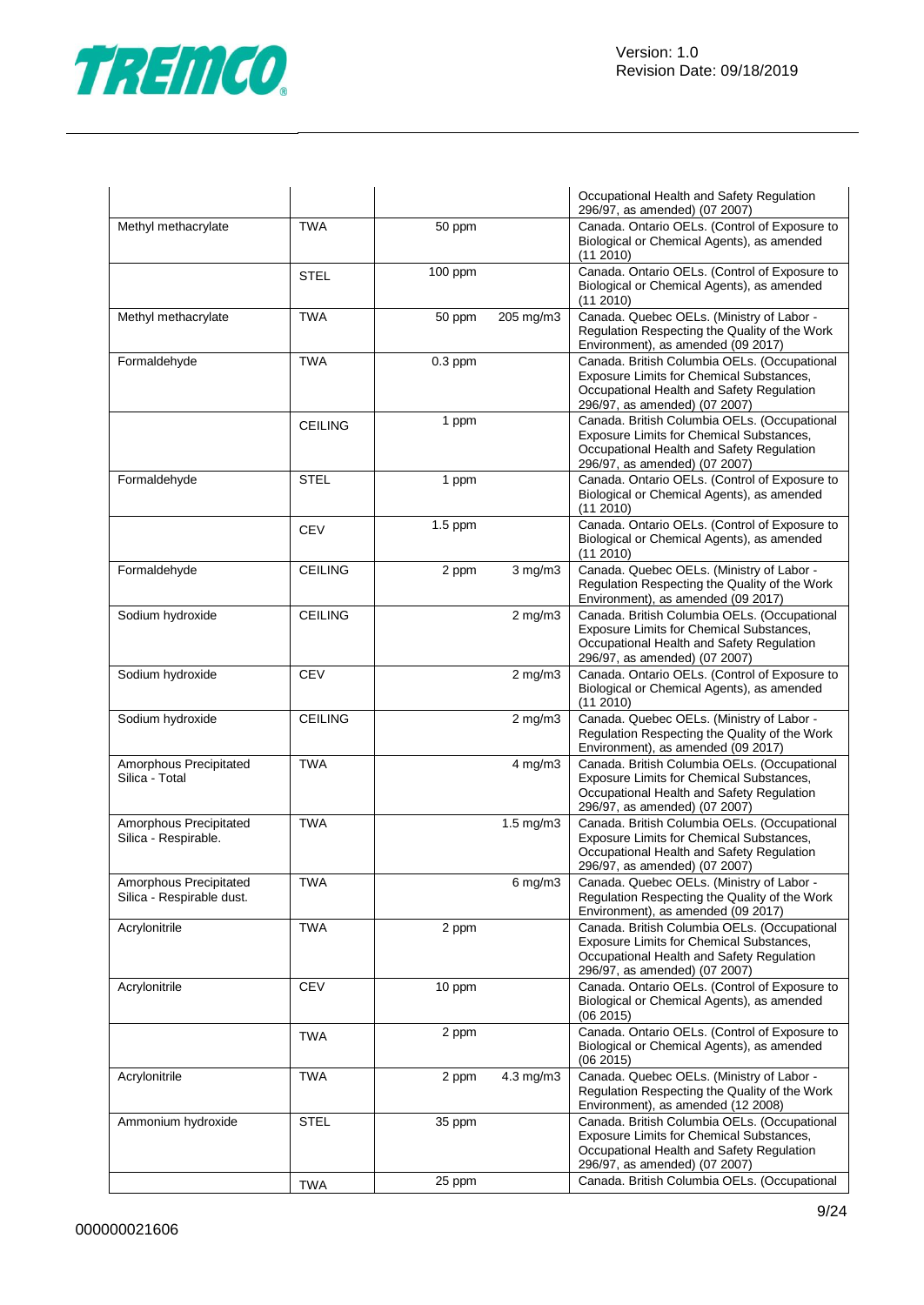

|                                |                |        |                | Exposure Limits for Chemical Substances,<br>Occupational Health and Safety Regulation<br>296/97, as amended) (07 2007)                                                 |
|--------------------------------|----------------|--------|----------------|------------------------------------------------------------------------------------------------------------------------------------------------------------------------|
| Ammonium hydroxide             | <b>TWA</b>     | 25 ppm |                | Canada. Ontario OELs. (Control of Exposure to<br>Biological or Chemical Agents), as amended<br>(112010)                                                                |
|                                | <b>STEL</b>    | 35 ppm |                | Canada. Ontario OELs. (Control of Exposure to<br>Biological or Chemical Agents), as amended<br>(11 2010)                                                               |
| Vinyl chloride                 | <b>TWA</b>     | 1 ppm  |                | Canada. British Columbia OELs. (Occupational<br>Exposure Limits for Chemical Substances,<br>Occupational Health and Safety Regulation<br>296/97, as amended) (07 2007) |
| Vinyl chloride                 | <b>TWA</b>     | 1 ppm  |                | Canada. Ontario OELs. (Control of Exposure to<br>Biological or Chemical Agents), as amended<br>(062015)                                                                |
| Vinyl chloride                 | <b>TWA</b>     | 1 ppm  | $2.6$ mg/m $3$ | Canada. Quebec OELs. (Ministry of Labor -<br>Regulation Respecting the Quality of the Work<br>Environment), as amended (09 2017)                                       |
| Ethyl Acrylate                 | <b>TWA</b>     | 5 ppm  |                | Canada. British Columbia OELs. (Occupational<br>Exposure Limits for Chemical Substances,<br>Occupational Health and Safety Regulation<br>296/97, as amended) (07 2007) |
|                                | <b>STEL</b>    | 15 ppm |                | Canada. British Columbia OELs. (Occupational<br>Exposure Limits for Chemical Substances,<br>Occupational Health and Safety Regulation<br>296/97, as amended) (07 2007) |
| <b>Ethyl Acrylate</b>          | <b>TWA</b>     | 5 ppm  |                | Canada. Ontario OELs. (Control of Exposure to<br>Biological or Chemical Agents), as amended<br>(11 2010)                                                               |
|                                | <b>STEL</b>    | 15 ppm |                | Canada. Ontario OELs. (Control of Exposure to<br>Biological or Chemical Agents), as amended<br>(112010)                                                                |
| Ethyl Acrylate                 | STEL           | 15 ppm | 61 mg/m3       | Canada. Quebec OELs. (Ministry of Labor -<br>Regulation Respecting the Quality of the Work<br>Environment), as amended (09 2017)                                       |
|                                | <b>TWA</b>     | 5 ppm  | 20 mg/m3       | Canada. Quebec OELs. (Ministry of Labor -<br>Regulation Respecting the Quality of the Work<br>Environment), as amended (09 2017)                                       |
| Ethylene glycol - Vapor.       | <b>CEILING</b> | 50 ppm |                | Canada. British Columbia OELs. (Occupational<br>Exposure Limits for Chemical Substances,<br>Occupational Health and Safety Regulation<br>296/97, as amended) (07 2007) |
| Ethylene glycol - Aerosol.     | <b>CEILING</b> |        | 100 mg/m3      | Canada. British Columbia OELs. (Occupational<br>Exposure Limits for Chemical Substances,<br>Occupational Health and Safety Regulation<br>296/97, as amended) (07 2007) |
| Ethylene glycol - Particulate. | <b>TWA</b>     |        | 10 mg/m3       | Canada. British Columbia OELs. (Occupational<br>Exposure Limits for Chemical Substances,<br>Occupational Health and Safety Regulation<br>296/97, as amended) (07 2007) |
|                                | <b>STEL</b>    |        | 20 mg/m3       | Canada. British Columbia OELs. (Occupational<br>Exposure Limits for Chemical Substances,<br>Occupational Health and Safety Regulation<br>296/97, as amended) (07 2007) |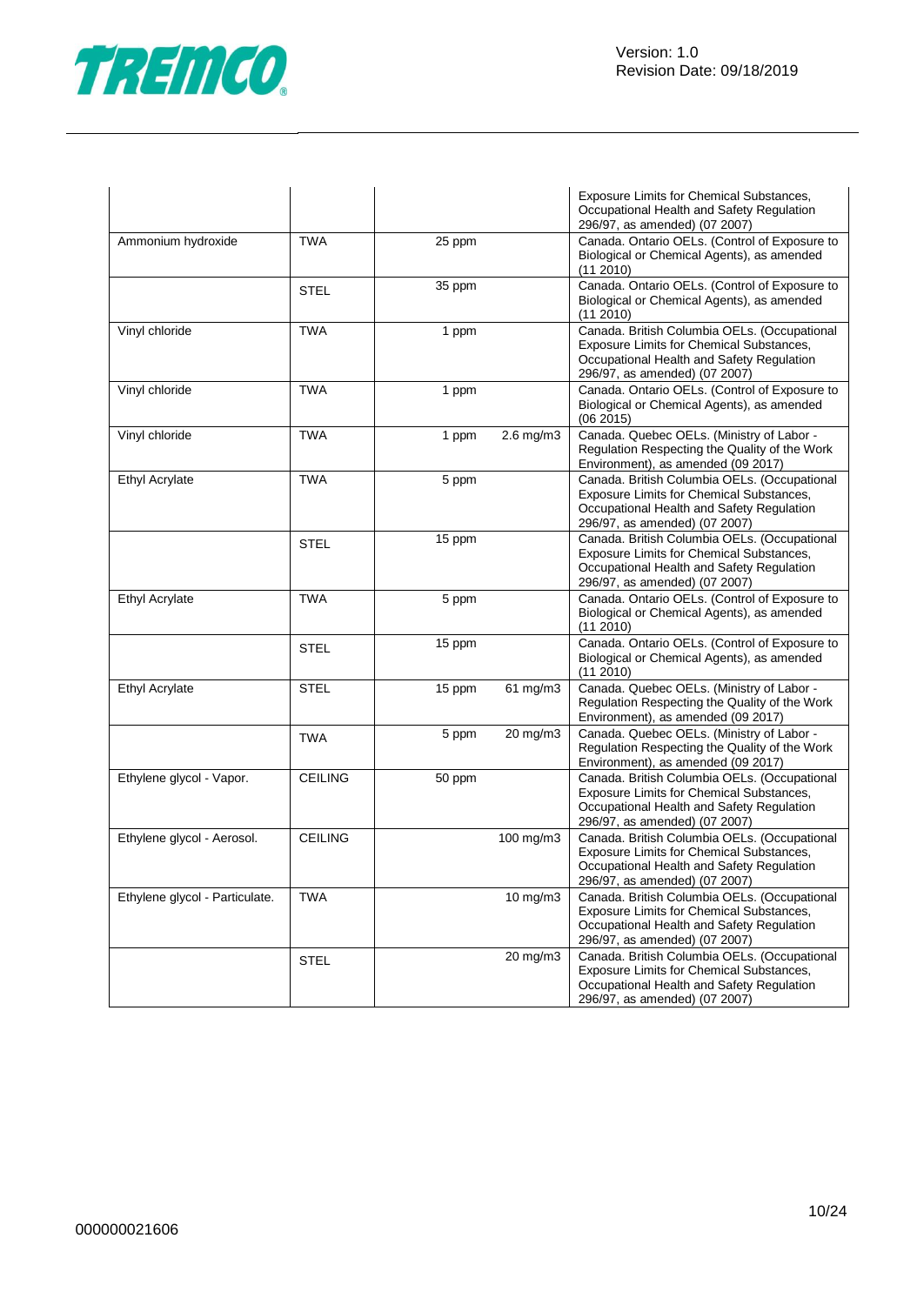

| Ethylene glycol - Aerosol.          | <b>CEV</b>     |           | 100 mg/m3         | Canada. Ontario OELs. (Control of Exposure to<br>Biological or Chemical Agents), as amended<br>(112010)                                                                |
|-------------------------------------|----------------|-----------|-------------------|------------------------------------------------------------------------------------------------------------------------------------------------------------------------|
| Ethylene glycol - Vapor and<br>mist | <b>CEILING</b> | 50 ppm    | 127 mg/m3         | Canada. Quebec OELs. (Ministry of Labor -<br>Regulation Respecting the Quality of the Work<br>Environment), as amended (09 2017)                                       |
| Acetaldehyde                        | <b>CEILING</b> | 25 ppm    |                   | Canada. British Columbia OELs. (Occupational<br>Exposure Limits for Chemical Substances,<br>Occupational Health and Safety Regulation<br>296/97, as amended) (07 2007) |
| Acetaldehyde                        | <b>CEV</b>     | 25 ppm    |                   | Canada. Ontario OELs. (Control of Exposure to<br>Biological or Chemical Agents), as amended<br>(11 2010)                                                               |
| Acetaldehyde                        | <b>CEILING</b> | 25 ppm    | 45 mg/m3          | Canada. Quebec OELs. (Ministry of Labor -<br>Regulation Respecting the Quality of the Work<br>Environment), as amended (09 2017)                                       |
| p-Dioxane                           | <b>TWA</b>     | 20 ppm    |                   | Canada. British Columbia OELs. (Occupational<br>Exposure Limits for Chemical Substances,<br>Occupational Health and Safety Regulation<br>296/97, as amended) (07 2007) |
| p-Dioxane                           | <b>TWA</b>     | 20 ppm    |                   | Canada. Ontario OELs. (Control of Exposure to<br>Biological or Chemical Agents), as amended<br>$(11\ 2010)$                                                            |
| p-Dioxane                           | <b>TWA</b>     | 20 ppm    | 72 mg/m3          | Canada. Quebec OELs. (Ministry of Labor -<br>Regulation Respecting the Quality of the Work<br>Environment), as amended (12 2008)                                       |
| Ethylene oxide                      | <b>TWA</b>     | $0.1$ ppm |                   | Canada. British Columbia OELs. (Occupational<br>Exposure Limits for Chemical Substances,<br>Occupational Health and Safety Regulation<br>296/97, as amended) (07 2007) |
|                                     | <b>STEL</b>    | 1 ppm     |                   | Canada. British Columbia OELs. (Occupational<br>Exposure Limits for Chemical Substances,<br>Occupational Health and Safety Regulation<br>296/97, as amended) (07 2007) |
| Ethylene oxide                      | <b>STEL</b>    | 10 ppm    | $18 \text{ mg/m}$ | Canada. Ontario OELs. (Control of Exposure to<br>Biological or Chemical Agents), as amended<br>(062015)                                                                |
|                                     | <b>TWA</b>     | 1 ppm     | 1.8 mg/m3         | Canada. Ontario OELs. (Control of Exposure to<br>Biological or Chemical Agents), as amended<br>(06 2015)                                                               |
| Ethylene oxide                      | <b>TWA</b>     | 1 ppm     | $1.8$ mg/m $3$    | Canada. Quebec OELs. (Ministry of Labor -<br>Regulation Respecting the Quality of the Work<br>Environment), as amended (09 2017)                                       |

#### **Exposure guidelines**

| Dipropylene glycol | US. ACGIH Threshold Limit Values, as | Can be absorbed through |
|--------------------|--------------------------------------|-------------------------|
| methyl ether       | amended                              | the skin.               |

#### **Appropriate Engineering Controls** Observe good industrial hygiene practices. Observe occupational exposure limits and minimize the risk of inhalation of vapors and mist. Mechanical ventilation or local exhaust ventilation may be required.

#### **Individual protection measures, such as personal protective equipment**

| <b>General information:</b>                       | Use personal protective equipment as required.          |
|---------------------------------------------------|---------------------------------------------------------|
| <b>Eye/face protection:</b>                       | Wear goggles/face shield.                               |
| <b>Skin Protection</b><br><b>Hand Protection:</b> | Use suitable protective gloves if risk of skin contact. |
| Other:                                            | No data available.                                      |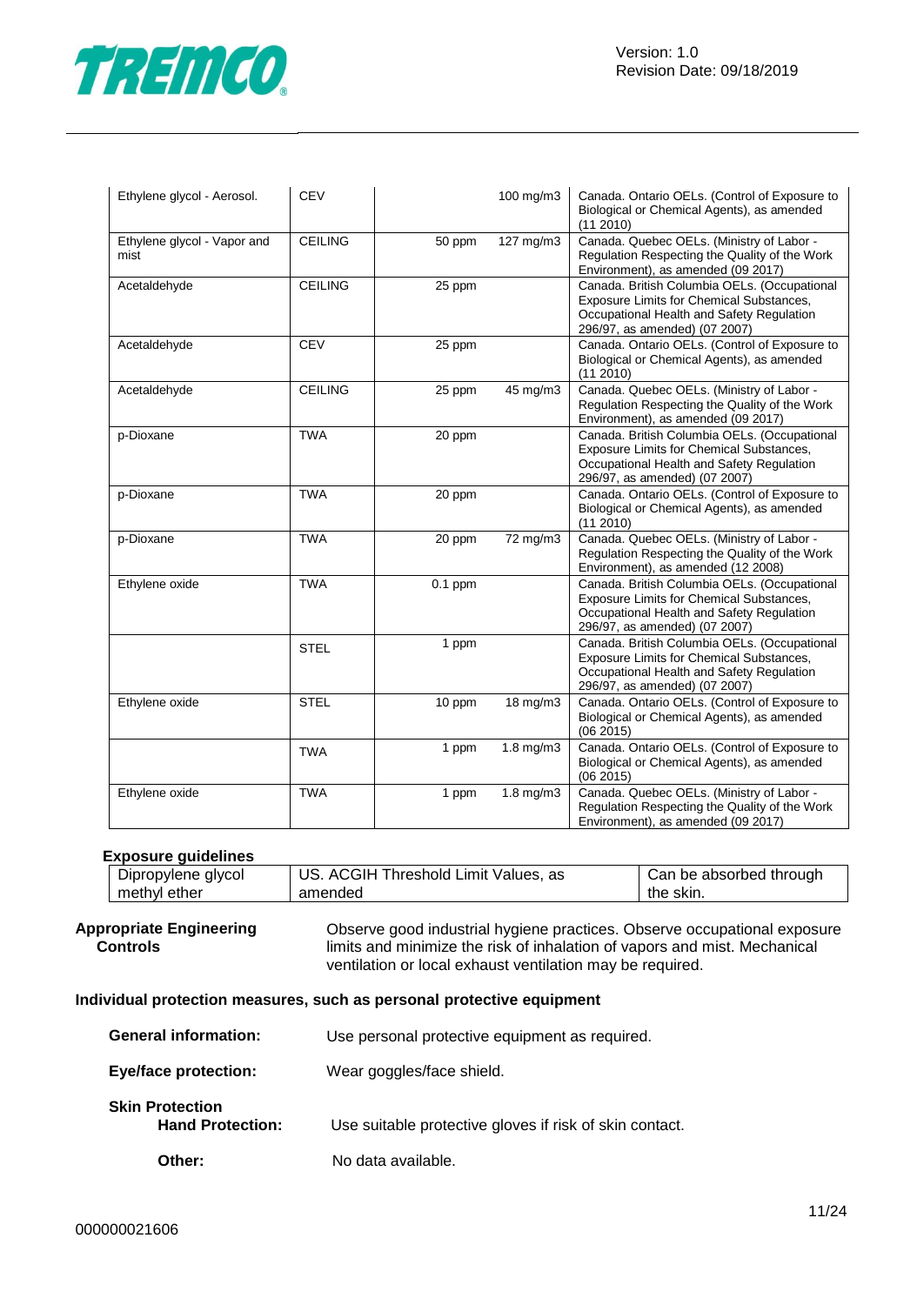

| <b>Respiratory Protection:</b> | In case of inadequate ventilation use suitable respirator. Seek advice from<br>local supervisor.                   |
|--------------------------------|--------------------------------------------------------------------------------------------------------------------|
| Hygiene measures:              | Observe good industrial hygiene practices. Wash hands before breaks and<br>immediately after handling the product. |

## **9. Physical and chemical properties**

#### **Appearance**

| <b>Physical state:</b>                                | liquid                                                                                         |
|-------------------------------------------------------|------------------------------------------------------------------------------------------------|
| Form:                                                 | liquid                                                                                         |
| Color:                                                | White                                                                                          |
| Odor:                                                 | Mild                                                                                           |
| Odor threshold:                                       | No data available.                                                                             |
| pH:                                                   | No data available.                                                                             |
| <b>Melting point/freezing point:</b>                  | No data available.                                                                             |
| Initial boiling point and boiling range:              | No data available.                                                                             |
| <b>Flash Point:</b>                                   | No data available.                                                                             |
| <b>Evaporation rate:</b>                              | Slower than Ether                                                                              |
| Flammability (solid, gas):                            | N <sub>o</sub>                                                                                 |
| Upper/lower limit on flammability or explosive limits |                                                                                                |
| Flammability limit - upper (%):                       | No data available.                                                                             |
| Flammability limit - lower (%):                       | No data available.                                                                             |
| Explosive limit - upper (%):                          | No data available.                                                                             |
| Explosive limit - lower (%):                          | No data available.                                                                             |
| Vapor pressure:                                       | No data available.                                                                             |
| Vapor density:                                        | Vapors are heavier than air and may travel along the floor and<br>in the bottom of containers. |
| <b>Relative density:</b>                              | 1.125                                                                                          |
| Solubility(ies)                                       |                                                                                                |
| <b>Solubility in water:</b>                           | Soluble                                                                                        |
| <b>Solubility (other):</b>                            | No data available.                                                                             |
| Partition coefficient (n-octanol/water):              | No data available.                                                                             |
| Auto-ignition temperature:                            | No data available.                                                                             |
| <b>Decomposition temperature:</b>                     | No data available.                                                                             |
| <b>Viscosity:</b>                                     | No data available.                                                                             |

## **10. Stability and reactivity**

| <b>Reactivity:</b>                            | No data available.                          |       |
|-----------------------------------------------|---------------------------------------------|-------|
| <b>Chemical Stability:</b>                    | Material is stable under normal conditions. |       |
| <b>Possibility of hazardous</b><br>reactions: | No data available.                          |       |
| <b>Conditions to avoid:</b>                   | Avoid heat or contamination.                | 12/24 |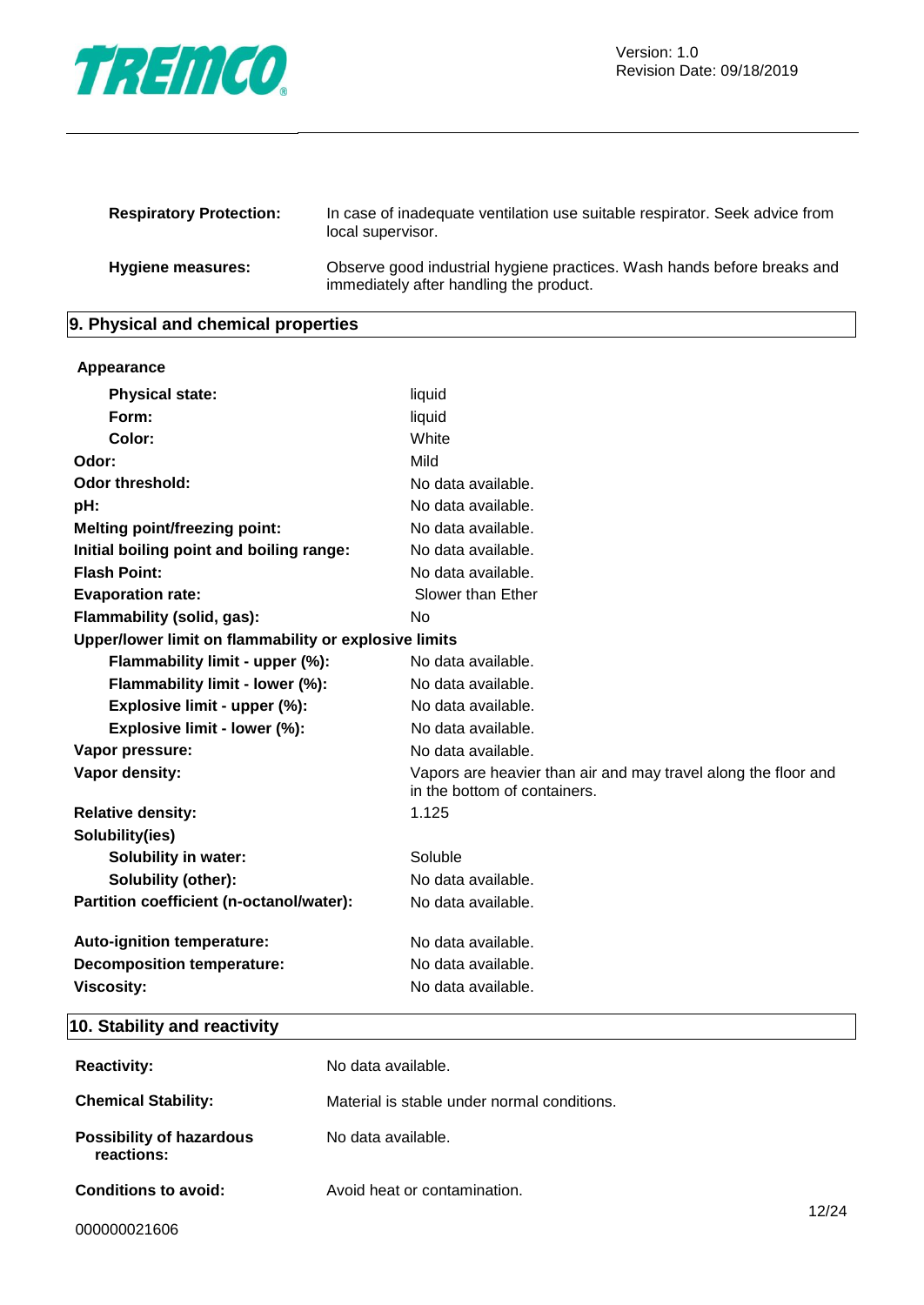

| <b>Incompatible Materials:</b>                                               | Strong acids. Strong bases.                                                                        |  |
|------------------------------------------------------------------------------|----------------------------------------------------------------------------------------------------|--|
| <b>Hazardous Decomposition</b><br><b>Products:</b>                           | Thermal decomposition or combustion may liberate carbon oxides and<br>other toxic gases or vapors. |  |
| 11. Toxicological information                                                |                                                                                                    |  |
| Information on likely routes of exposure<br>Inhalation:                      | In high concentrations, vapors, fumes or mists may irritate nose, throat and<br>mucus membranes.   |  |
| <b>Skin Contact:</b>                                                         | Moderately irritating to skin with prolonged exposure.                                             |  |
| Eye contact:                                                                 | Eye contact is possible and should be avoided.                                                     |  |
| Ingestion:                                                                   | May be ingested by accident. Ingestion may cause irritation and malaise.                           |  |
| Symptoms related to the physical, chemical and toxicological characteristics |                                                                                                    |  |
| Inhalation:                                                                  | No data available.                                                                                 |  |

| 11111 1 a 1 a thuir . | <u>inu udia avaliaule.</u> |
|-----------------------|----------------------------|
| Skin Contact:         | No data available.         |
| Eye contact:          | No data available.         |
| <b>Ingestion:</b>     | No data available.         |

**Information on toxicological effects**

#### **Acute toxicity (list all possible routes of exposure)**

**Oral**

Not classified for acute toxicity based on available data.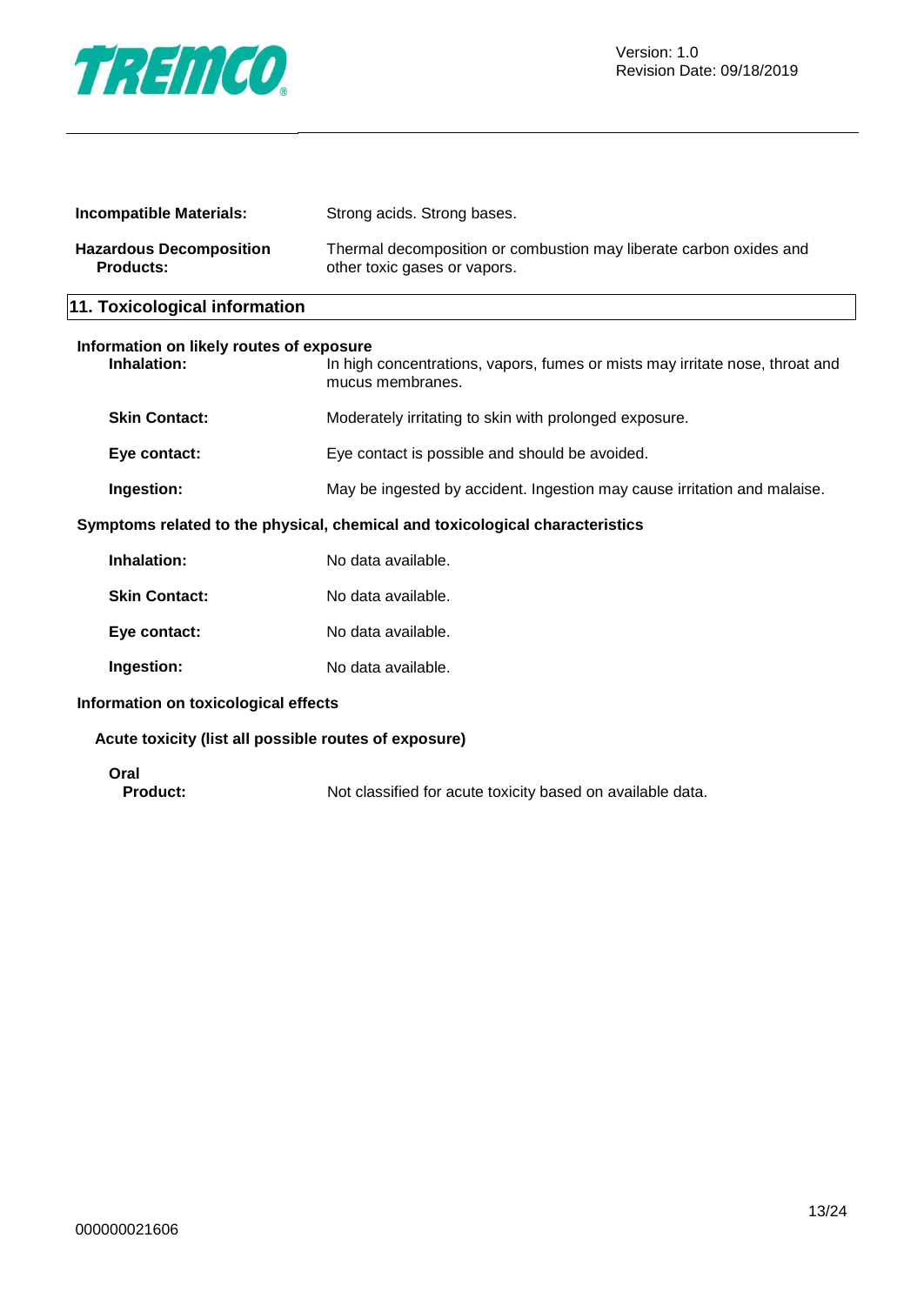

| Specified substance(s):<br>Titanium dioxide                 | LD 50 (Rat): $> 5,000$ mg/kg                               |
|-------------------------------------------------------------|------------------------------------------------------------|
| Zinc oxide                                                  | LD 50 (Rat): $> 5,000$ mg/kg                               |
| Isobutyric acid polymer                                     | LD 50 (Rat): $> 3,200$ mg/kg                               |
| Aluminum oxide                                              | LD 50 (Rat): $> 10,000$ mg/kg                              |
| Dipropylene glycol methyl LD 50 (Rat): 5,180 mg/kg<br>ether |                                                            |
| Glycerine                                                   | LD 50 (Rat): 27,200 mg/kg                                  |
| n-(3,4-dichlorophenyl)-<br>n,n-dimethylurea                 | LD 50 (Rat): 4,150 mg/kg                                   |
| lodopropynyl<br>butylcarbamate                              | LD 50 (Rat): 1.1 g/kg                                      |
| <b>Dermal</b><br><b>Product:</b>                            | Not classified for acute toxicity based on available data. |
| Specified substance(s):<br>Zinc oxide                       | LD 50 (Rat): $> 2,000$ mg/kg                               |
| ether                                                       | Dipropylene glycol methyl LD 50 (Rabbit): 9,500 mg/kg      |
| n-(3,4-dichlorophenyl)-<br>n,n-dimethylurea                 | LD 50 (Rat): $> 5,000$ mg/kg                               |
| lodopropynyl<br>butylcarbamate                              | LD 50 (Rabbit): $> 2,000$ mg/kg                            |
| <b>Inhalation</b><br><b>Product:</b>                        | ATEmix: 95.42 mg/l                                         |
| <b>Repeated dose toxicity</b><br><b>Product:</b>            | No data available.                                         |
| <b>Skin Corrosion/Irritation</b><br><b>Product:</b>         | No data available.                                         |

**Specified substance(s):**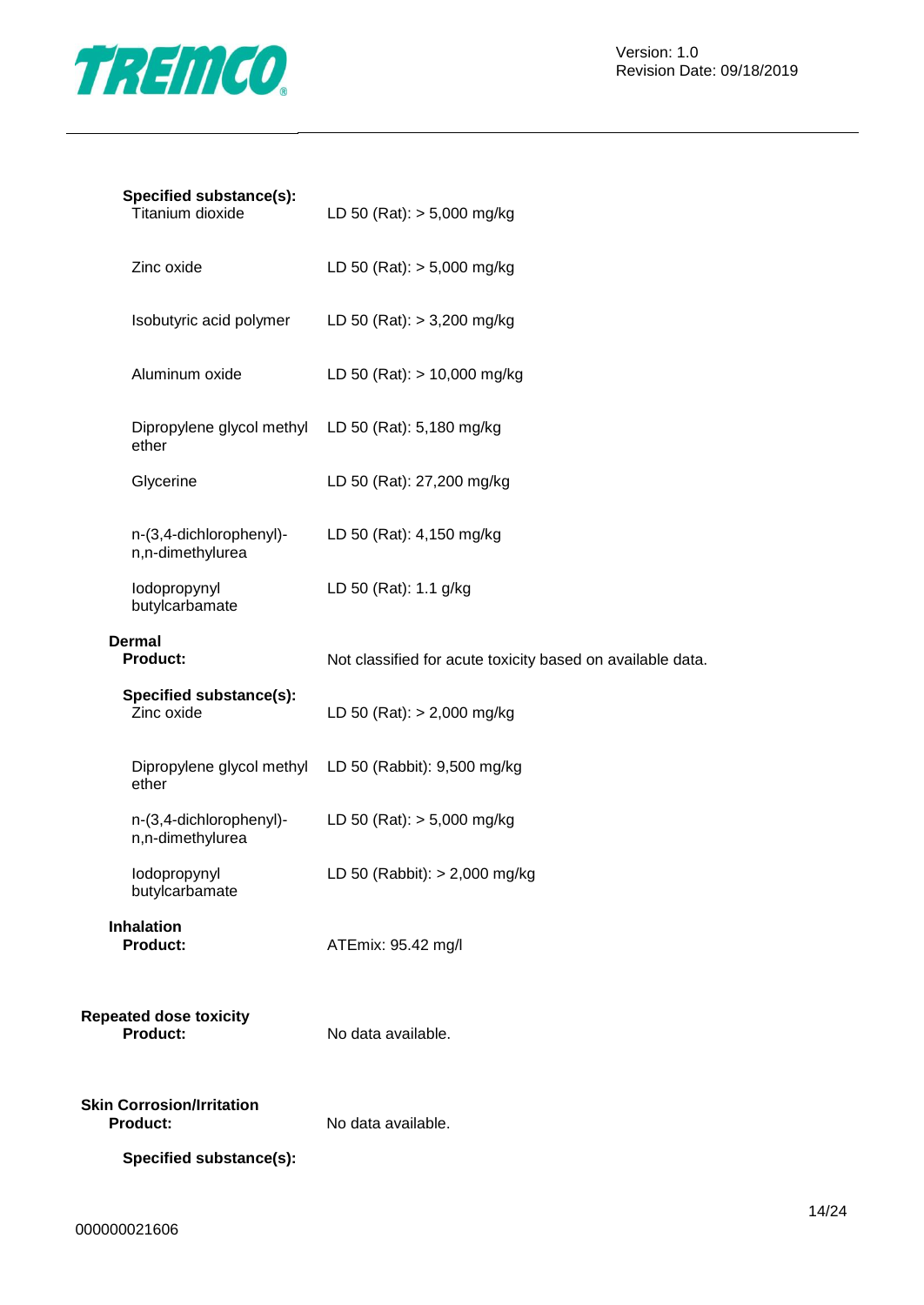

| Titanium dioxide                   | in vivo (Rabbit): Not irritant |
|------------------------------------|--------------------------------|
| Zinc oxide                         | in vivo (Rabbit): Not irritant |
| Isobutyric acid polymer            | in vivo (Rabbit): Category 3   |
| Aluminum oxide                     | in vivo (Rabbit): Not irritant |
| Dipropylene glycol<br>methyl ether | in vivo Not irritant           |

| n-(3,4-dichlorophenyl)- | Possibly Irritating            |
|-------------------------|--------------------------------|
| n,n-dimethylurea        | in vivo (Rabbit): Not irritant |

## **Serious Eye Damage/Eye Irritation**

| 'roduct:<br>Specified substance(s): | No data available.                  |
|-------------------------------------|-------------------------------------|
| Titanium dioxide                    | Rabbit, 24 hrs: Not irritating      |
| Zinc oxide                          | Rabbit, 24 - 72 hrs: Not irritating |
| Isobutyric acid polymer             | Rabbit, 24 hrs: Slightly irritating |
| Aluminum oxide                      | Rabbit, 24 hrs: Not irritating      |
| Dipropylene glycol<br>methyl ether  | Rabbit, 24 - 72 hrs: Not irritating |
| Glycerine                           | Rabbit, 24 hrs: Not irritating      |

#### **Respiratory or Skin Sensitization Product:** No data available.

**Carcinogenicity**

**Product:** Suspected of causing cancer.

#### **IARC Monographs on the Evaluation of Carcinogenic Risks to Humans:**

Titanium dioxide Overall evaluation: Possibly carcinogenic to humans.

#### **US. National Toxicology Program (NTP) Report on Carcinogens:** No carcinogenic components identified

**US. OSHA Specifically Regulated Substances (29 CFR 1910.1001-1050):** No carcinogenic components identified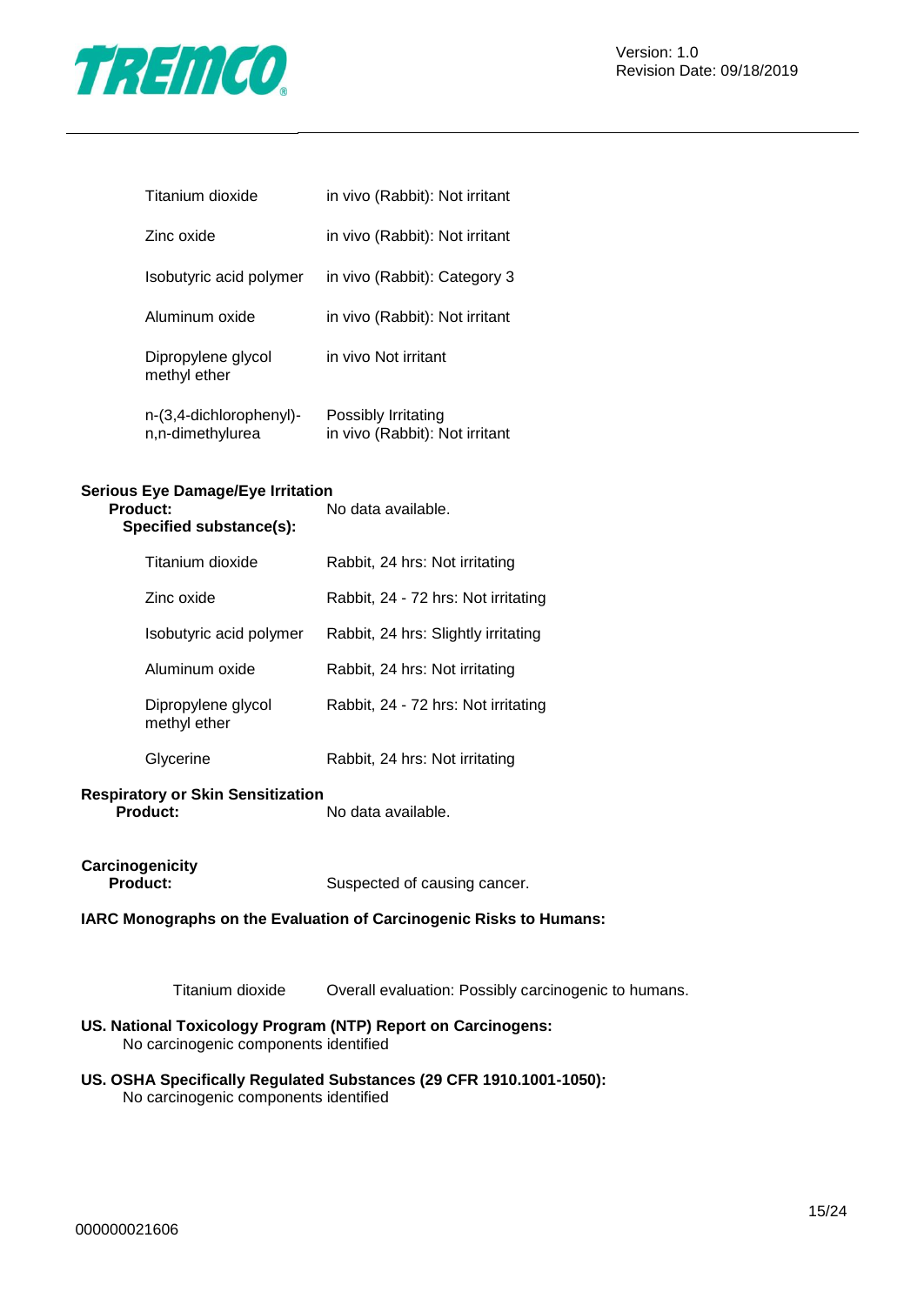

#### **Germ Cell Mutagenicity**

| In vitro<br><b>Product:</b>                                         | No data available. |
|---------------------------------------------------------------------|--------------------|
| In vivo<br><b>Product:</b>                                          | No data available. |
| <b>Reproductive toxicity</b><br>Product:                            | No data available. |
| Specific Target Organ Toxicity - Single Exposure<br><b>Product:</b> | No data available. |
| Specific Target Organ Toxicity - Repeated Exposure<br>Product:      | No data available. |
| <b>Aspiration Hazard</b><br>Product:                                | No data available. |
| Other effects:                                                      | No data available. |

### **12. Ecological information**

#### **Ecotoxicity:**

#### **Acute hazards to the aquatic environment:**

| Fish<br><b>Product:</b>                         | No data available.                                                                                    |
|-------------------------------------------------|-------------------------------------------------------------------------------------------------------|
| Specified substance(s):<br>Zinc oxide           | LC 50 (Fathead minnow (Pimephales promelas), 96 h): 2,246 mg/l Mortality                              |
| Glycerine                                       | LC 50 (Rainbow trout, donaldson trout (Oncorhynchus mykiss), 96 h): 51,000<br>- 57,000 mg/l Mortality |
| n-(3,4-dichlorophenyl)-<br>n,n-dimethylurea     | LC 50 (Fathead minnow (Pimephales promelas), 96 h): 13.4 - 15 mg/l<br>Mortality                       |
| lodopropynyl<br>butylcarbamate                  | LC 50 (Rainbow trout, donaldson trout (Oncorhynchus mykiss), 96 h): 0.05 -<br>0.089 mg/l Mortality    |
| <b>Aquatic Invertebrates</b><br><b>Product:</b> | No data available.                                                                                    |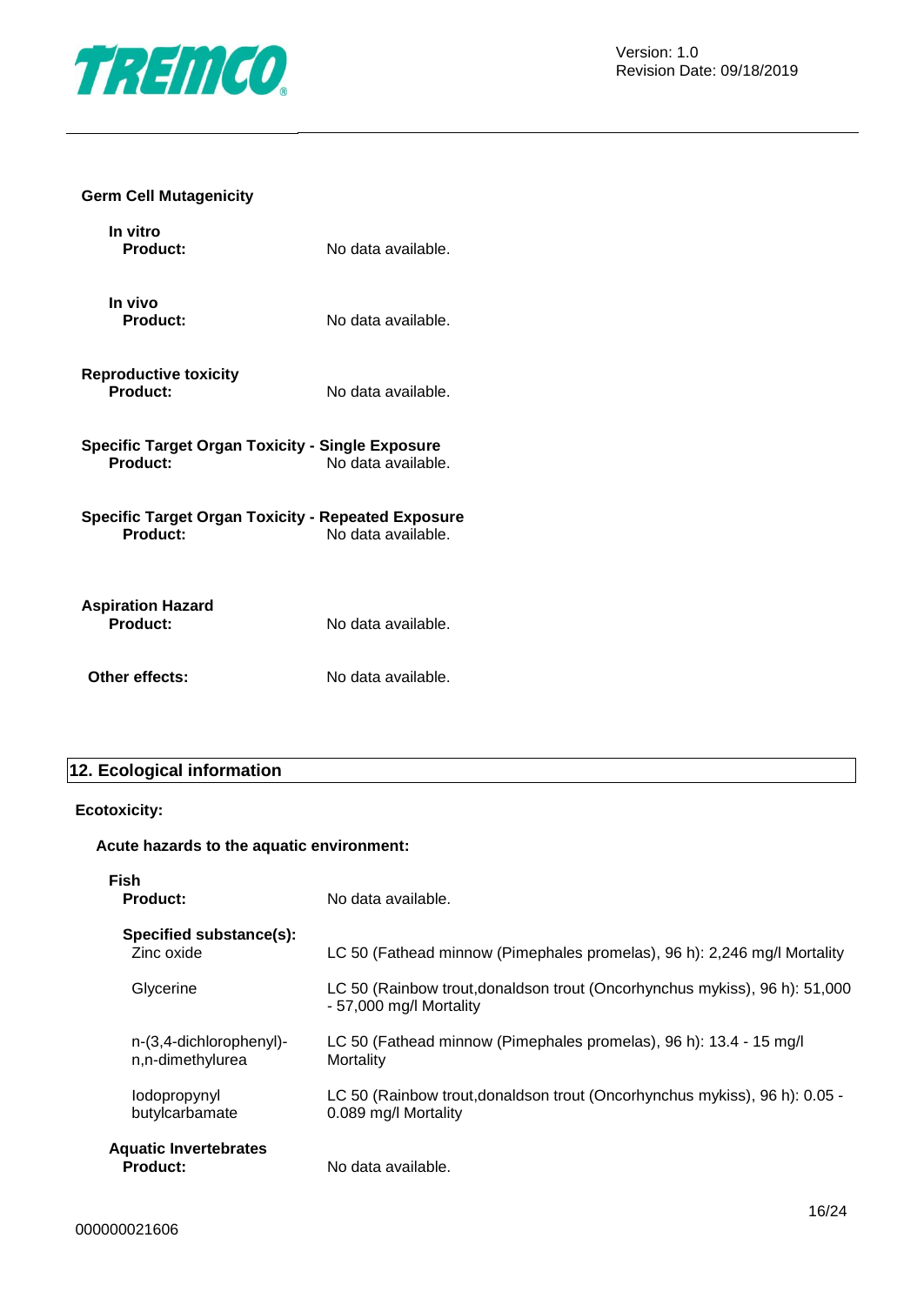

| Specified substance(s):<br>Titanium dioxide                                                 | EC 50 (Water flea (Daphnia magna), 48 h): $> 1,000$ mg/l Intoxication |
|---------------------------------------------------------------------------------------------|-----------------------------------------------------------------------|
| n-(3,4-dichlorophenyl)-<br>n,n-dimethylurea                                                 | EC 50 (Water flea (Daphnia pulex), 48 h): 1.4 mg/l Mortality          |
| Chronic hazards to the aquatic environment:                                                 |                                                                       |
| <b>Fish</b><br>Product:                                                                     | No data available.                                                    |
| <b>Aquatic Invertebrates</b><br>Product:                                                    | No data available.                                                    |
| <b>Toxicity to Aquatic Plants</b><br>Product:                                               | No data available.                                                    |
| <b>Persistence and Degradability</b>                                                        |                                                                       |
| <b>Biodegradation</b><br>Product:                                                           | No data available.                                                    |
| <b>BOD/COD Ratio</b><br>Product:                                                            | No data available.                                                    |
| <b>Bioaccumulative potential</b><br><b>Bioconcentration Factor (BCF)</b><br><b>Product:</b> | No data available.                                                    |
| Partition Coefficient n-octanol / water (log Kow)<br>Product:                               | No data available.                                                    |
| Specified substance(s):<br>Glycerine                                                        | Log Kow: -1.76                                                        |
| n-(3,4-dichlorophenyl)-<br>n,n-dimethylurea                                                 | Log Kow: 2.68                                                         |
| <b>Mobility in soil:</b>                                                                    | No data available.                                                    |
| Other adverse effects:                                                                      | Toxic to aquatic life with long lasting effects.                      |
| 13. Disposal considerations                                                                 |                                                                       |

**Disposal methods:** Dispose of waste at an appropriate treatment and disposal facility in accordance with applicable laws and regulations, and product characteristics at time of disposal.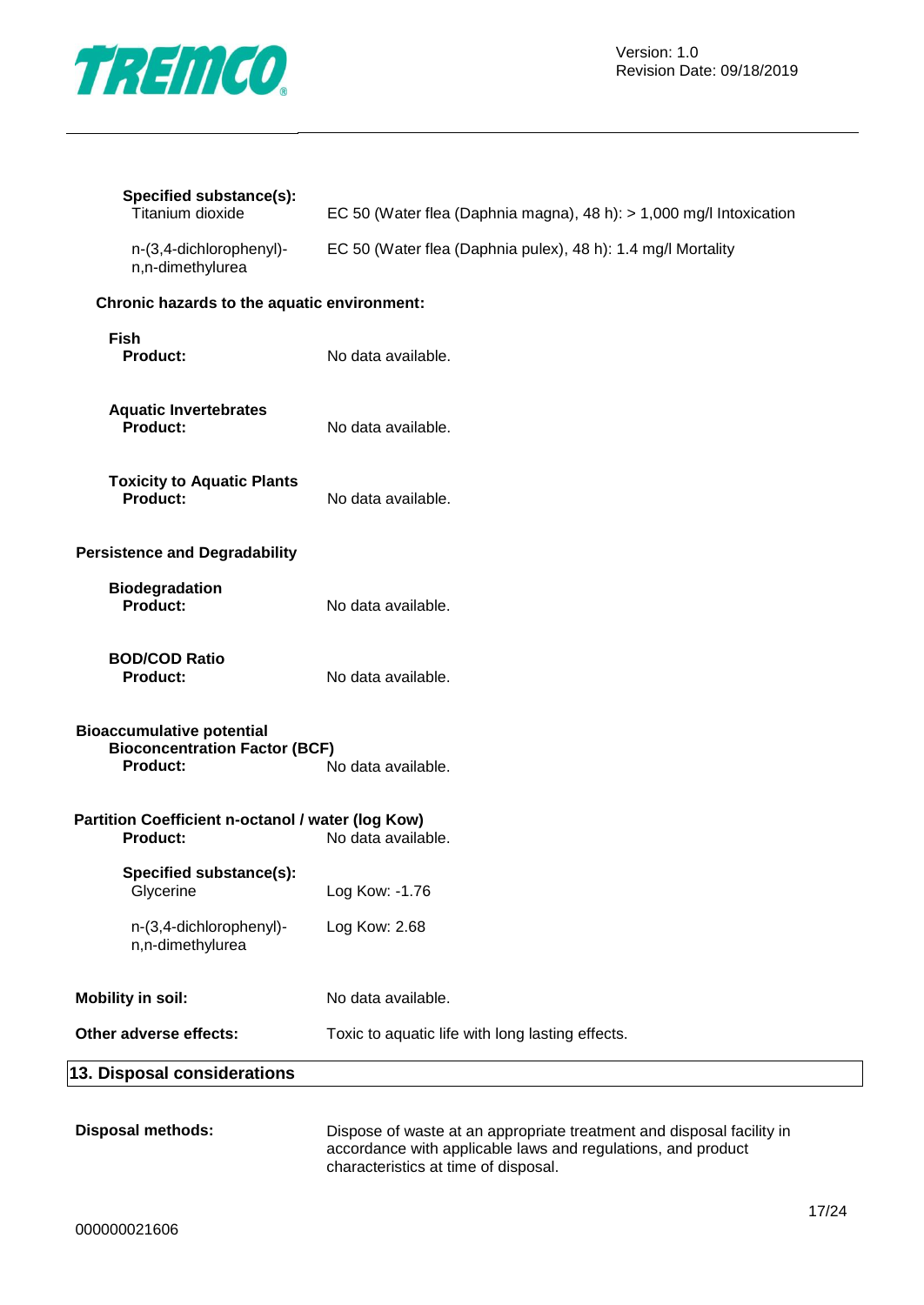

**Contaminated Packaging:** No data available.

#### **14. Transport information**

#### **TDG:**

Not Regulated

#### **CFR / DOT:**

Not Regulated

#### **IMDG:**

Not Regulated

#### **15. Regulatory information**

#### **US Federal Regulations**

**TSCA Section 12(b) Export Notification (40 CFR 707, Subpt. D)**

None present or none present in regulated quantities.

#### **US. Toxic Substances Control Act (TSCA) Section 5(a)(2) Final Significant New Use Rules (SNURs) (40 CFR 721, Subpt E)**

#### **Chemical Identity**

Sodium nitrite 12 201812 2018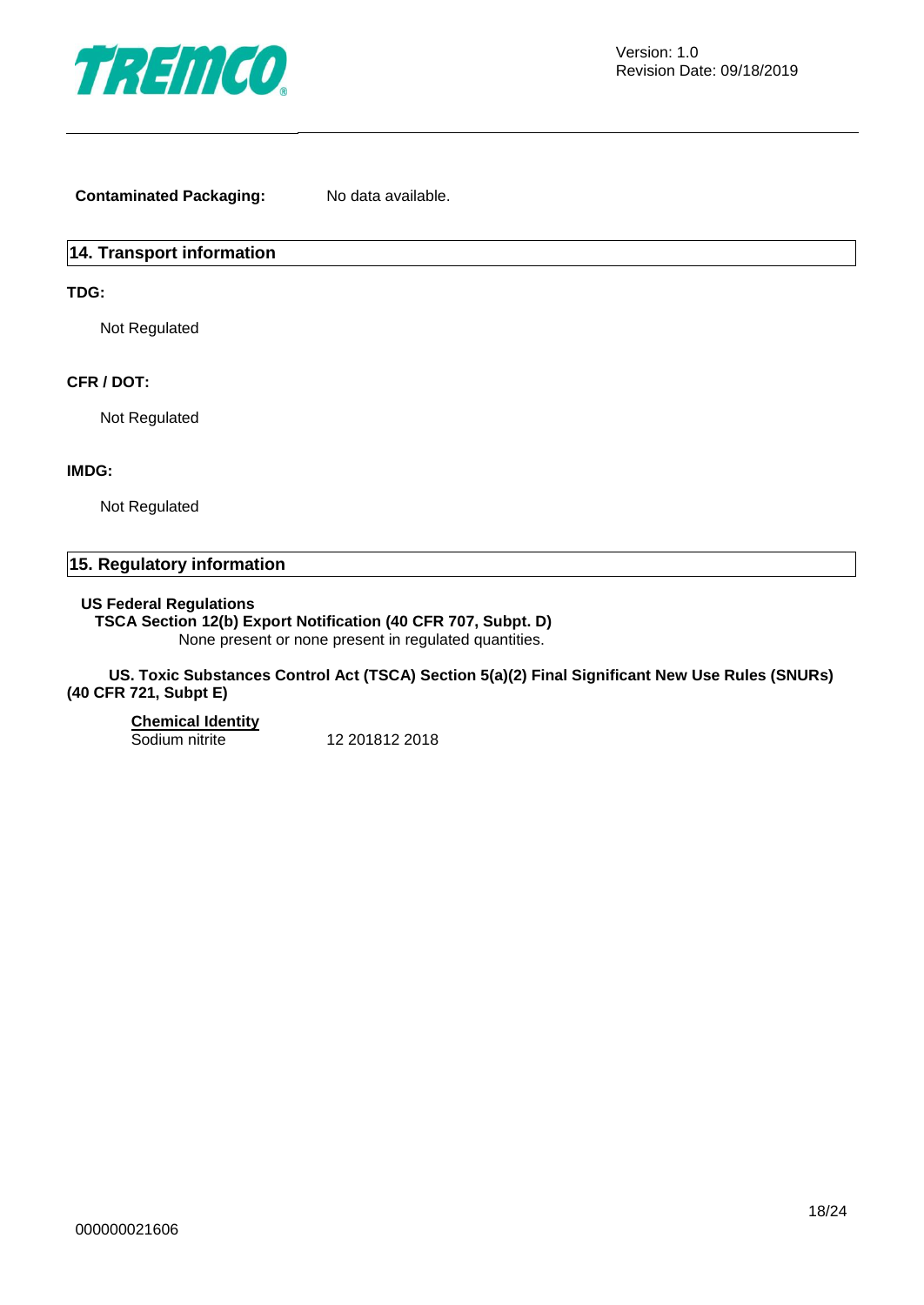

#### **US. OSHA Specifically Regulated Substances (29 CFR 1910.1001-1050)**

| <b>Chemical Identity</b><br>Formaldehyde | <u>OSHA hazard(s)</u><br><b>Acute toxicity</b><br>Skin irritation<br>Skin sensitization<br>Flammability<br>respiratory tract irritation<br>Respiratory sensitization<br>Cancer<br>Eye irritation       |
|------------------------------------------|--------------------------------------------------------------------------------------------------------------------------------------------------------------------------------------------------------|
| Acrylonitrile                            | Liver<br>Central nervous system<br>Flammability<br>Eye irritation<br>Skin irritation<br>Skin sensitization<br><b>Respiratory irritation</b><br>Cancer<br>Acute toxicity                                |
| Vinyl chloride                           | <b>Blood</b><br>Liver<br>Flammability<br>Central nervous system<br>Cancer                                                                                                                              |
| Ethylene oxide                           | Skin sensitization<br>Reproductive toxicity<br>Mutagenicity<br>Eye irritation<br>Acute toxicity<br>respiratory tract irritation<br>Cancer<br>Skin irritation<br>Flammability<br>Central nervous system |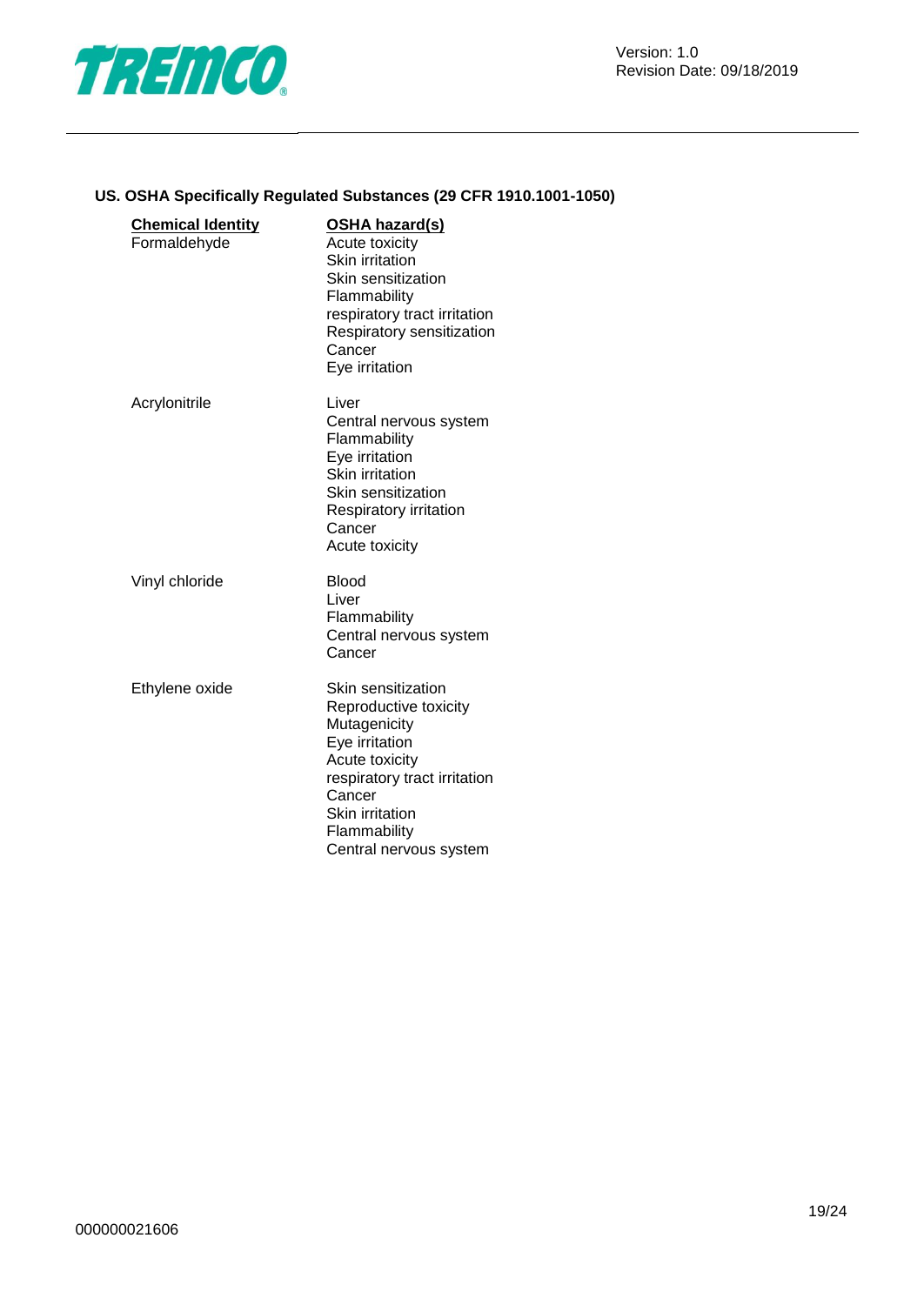

#### **CERCLA Hazardous Substance List (40 CFR 302.4):**

| <b>Chemical Identity</b> | <b>Reportable quantity</b> |
|--------------------------|----------------------------|
| n-(3,4-dichlorophenyl)-  | 100 lbs.                   |
| n,n-dimethylurea         |                            |
| Tert-Butyl hydroperoxide | 100 lbs.                   |
| Tert-Butyl hydroperoxide | $100$ lbs.                 |
| Methyl benzimidazole-2-  | $10$ lbs.                  |
| yl carbamate             |                            |
| Sodium nitrite           | 100 lbs.                   |
| Methyl methacrylate      | 1000 lbs.                  |
| Formaldehyde             | 100 lbs.                   |
| Sodium hydroxide         | 1000 lbs.                  |
| Acrylonitrile            | 100 lbs.                   |
| Ammonium hydroxide       | 1000 lbs.                  |
| Vinyl chloride           | 1 lbs.                     |
| Ethyl Acrylate           | 1000 lbs.                  |
| Ethylene glycol          | 5000 lbs.                  |
| Acetaldehyde             | 1000 lbs.                  |
| p-Dioxane                | 100 lbs.                   |
| Ethylene oxide           | $10$ lbs.                  |

#### **Superfund Amendments and Reauthorization Act of 1986 (SARA)**

#### **Hazard categories**

Delayed (Chronic) Health Hazard **Carcinogenicity** 

### **SARA 302 Extremely Hazardous Substance**

|                          | Reportable |                                    |
|--------------------------|------------|------------------------------------|
| <b>Chemical Identity</b> | quantity   | <b>Threshold Planning Quantity</b> |
| Formaldehyde             | $100$ lbs. | 500 lbs.                           |
| Acrylonitrile            | $100$ lbs. | 10000 lbs.                         |
| Ethylene oxide           | $10$ lbs.  | 1000 lbs.                          |

## **SARA 304 Emergency Release Notification**

#### **Reportable quantity**

| Zinc oxide                      |                   |  |  |
|---------------------------------|-------------------|--|--|
| n-(3,4-dichlorophenyl)-         | 100 lbs.          |  |  |
| n,n-dimethylurea                |                   |  |  |
| Tert-Butyl hydroperoxide        | 100 lbs. 100 lbs. |  |  |
| Methyl benzimidazole-2- 10 lbs. |                   |  |  |
| yl carbamate                    |                   |  |  |
| Sodium nitrite                  | 100 lbs.          |  |  |
| Methyl methacrylate             | 1000 lbs.         |  |  |
| Formaldehyde                    | 100 lbs.          |  |  |
| Sodium hydroxide                | 1000 lbs.         |  |  |
| Acrylonitrile                   | $100$ lbs.        |  |  |
| Ammonium hydroxide              | 1000 lbs.         |  |  |
| Vinyl chloride                  | 1 lbs.            |  |  |
| <b>Ethyl Acrylate</b>           | 1000 lbs.         |  |  |
| Ethylene glycol                 | 5000 lbs.         |  |  |
| Acetaldehyde                    | 1000 lbs.         |  |  |
| p-Dioxane                       | 100 lbs.          |  |  |
| Ethylene oxide                  | 10 lbs.           |  |  |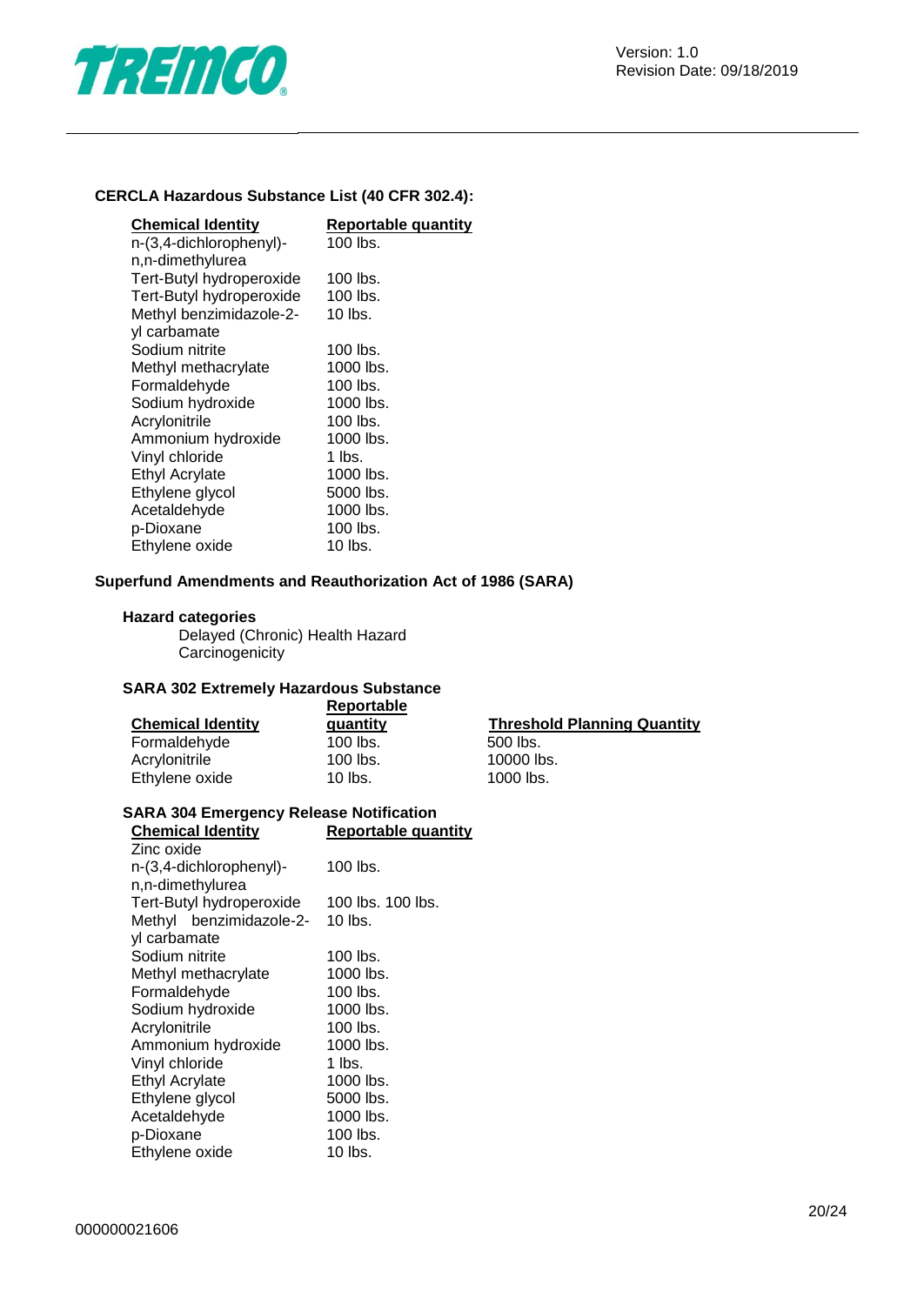

#### **SARA 311/312 Hazardous Chemical**

| <b>Chemical Identity</b>    | <b>Threshold Planning Quantity</b> |
|-----------------------------|------------------------------------|
| Formaldehyde                | 500lbs                             |
| Acrylonitrile               | 500lbs                             |
| Ethylene oxide              | 500lbs                             |
| Titanium dioxide            | 10000 lbs                          |
| Zinc oxide                  | 10000 lbs                          |
| Isobutyric acid polymer     | 10000 lbs                          |
| Aluminum oxide              | 10000 lbs                          |
| Dipropylene glycol methyl   | 10000 lbs                          |
| ether                       |                                    |
| Glycerine                   | 10000 lbs                          |
| n-(3,4-dichlorophenyl)-n,n- | 10000 lbs                          |
| dimethylurea                |                                    |
| lodopropynyl                | 10000 lbs                          |
| butylcarbamate              |                                    |

#### **SARA 313 (TRI Reporting)**

**Chemical Identity**

Zinc oxide

#### **Clean Air Act (CAA) Section 112(r) Accidental Release Prevention (40 CFR 68.130)**

| <b>Chemical Identity</b> | <b>Reportable quantity</b> |
|--------------------------|----------------------------|
| Formaldehyde             | lbs                        |
| Acrylonitrile            | lbs                        |
| Vinyl chloride           | lbs                        |
| Acetaldehyde             | lbs                        |
| Ethylene oxide           | lbs                        |

## **Clean Water Act Section 311 Hazardous Substances (40 CFR 117.3)**

None present or none present in regulated quantities.

#### **US State Regulations**

#### **US. California Proposition 65**



#### **WARNING**

Cancer and Reproductive Harm - www.P65Warnings.ca.gov

#### **US. New Jersey Worker and Community Right-to-Know Act**

#### **Chemical Identity** Titanium dioxide

Zinc oxide

#### **US. Massachusetts RTK - Substance List**

#### **Chemical Identity**

Titanium dioxide Zinc oxide Formaldehyde Acrylonitrile Vinyl chloride Ethyl Acrylate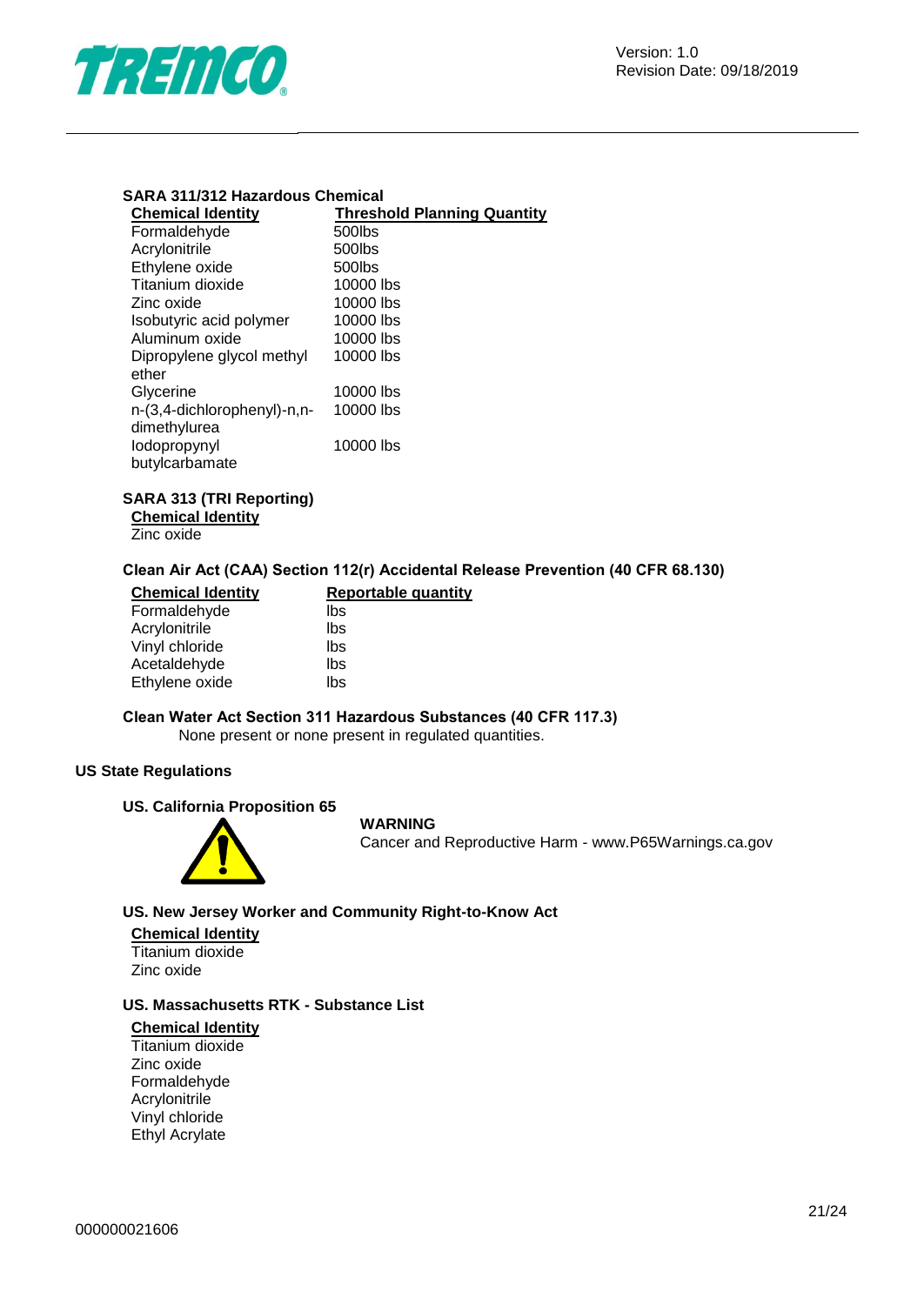

#### **US. Pennsylvania RTK - Hazardous Substances**

**Chemical Identity** Titanium dioxide Zinc oxide

#### **US. Rhode Island RTK**

#### **Chemical Identity**

Titanium dioxide Zinc oxide

#### **International regulations**

#### **Montreal protocol**

Not applicable

#### **Stockholm convention**

Not applicable

#### **Rotterdam convention**

Not applicable

### **Kyoto protocol**

Not applicable

#### **VOC:**

| Regulatory VOC (less water and | $\therefore$ 31 g/l |
|--------------------------------|---------------------|
| exempt solvent)                |                     |
| VOC Method 310                 | $\therefore$ 1.30 % |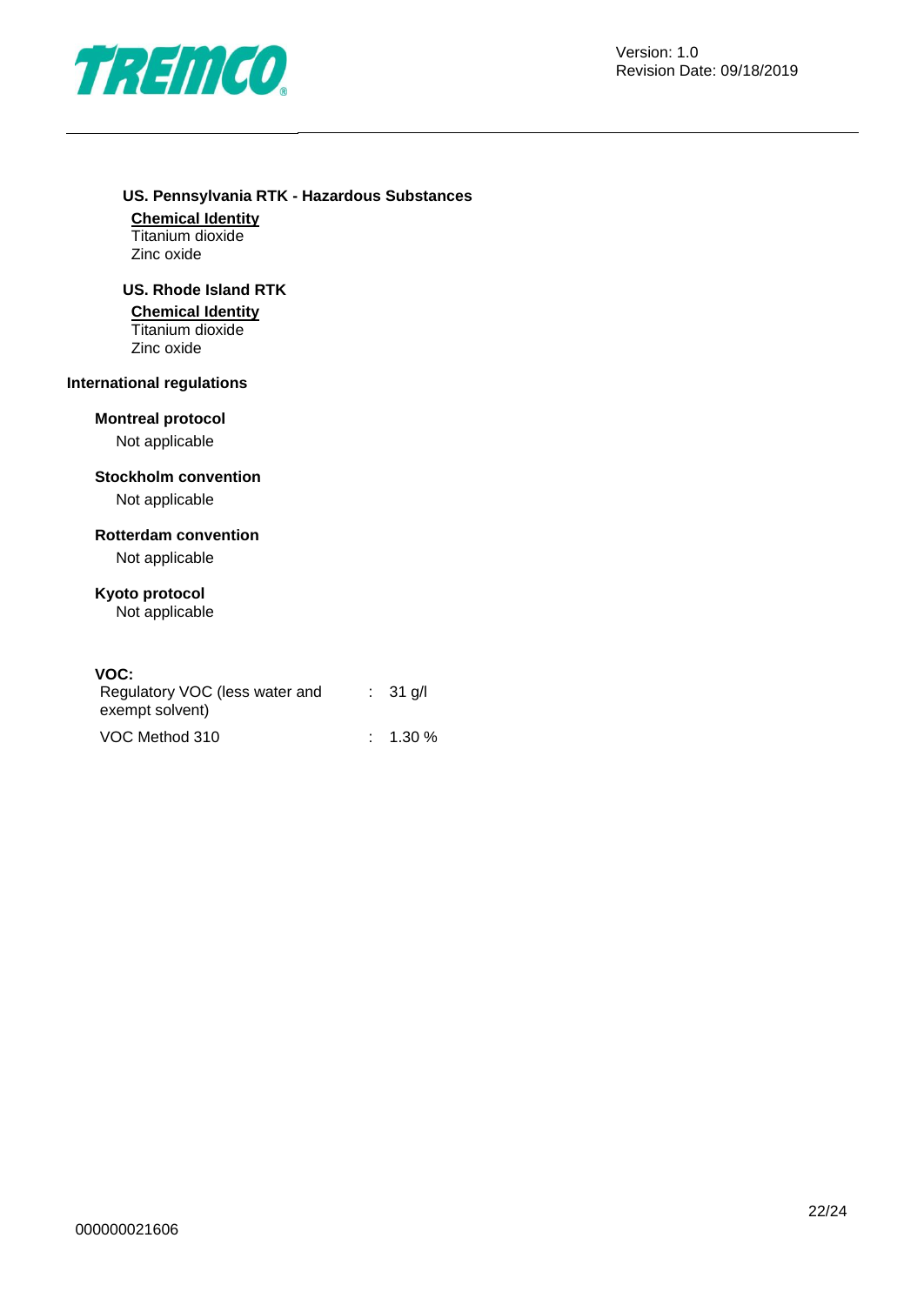

#### **Inventory Status:**

Australia AICS: One or more components in this product are not listed on or exempt from the Inventory.

Canada DSL Inventory List: One or more components in this product are not listed on or exempt from the Inventory.

EINECS, ELINCS or NLP: One or more components in this product are not listed on or exempt from the Inventory.

Japan (ENCS) List: One or more components in this product are not listed on or exempt from the Inventory.

China Inv. Existing Chemical Substances: One or more components in this product are not listed on or exempt from the Inventory.

Korea Existing Chemicals Inv. (KECI): One or more components in this product are not listed on or exempt from the Inventory.

Canada NDSL Inventory: One or more components in this product are not listed on or exempt from the Inventory.

Philippines PICCS: One or more components in this product are not listed on or exempt from the Inventory.

New Zealand Inventory of Chemicals: One or more components in this product are not listed on or exempt from the Inventory.

Japan ISHL Listing: One or more components in this product are not listed on or exempt from the Inventory.

Japan Pharmacopoeia Listing: One or more components in this product are not listed on or exempt from the Inventory.

Mexico INSQ: One or more components in this product are not listed on or exempt from the Inventory.

Ontario Inventory: One or more components in this product are not listed on or exempt from the Inventory.

Taiwan Chemical Substance Inventory: One or more components in this product are not listed on or exempt from the Inventory.

US TSCA Inventory:  $\Box$  One or more components in this product are not listed on or exempt from the Inventory.